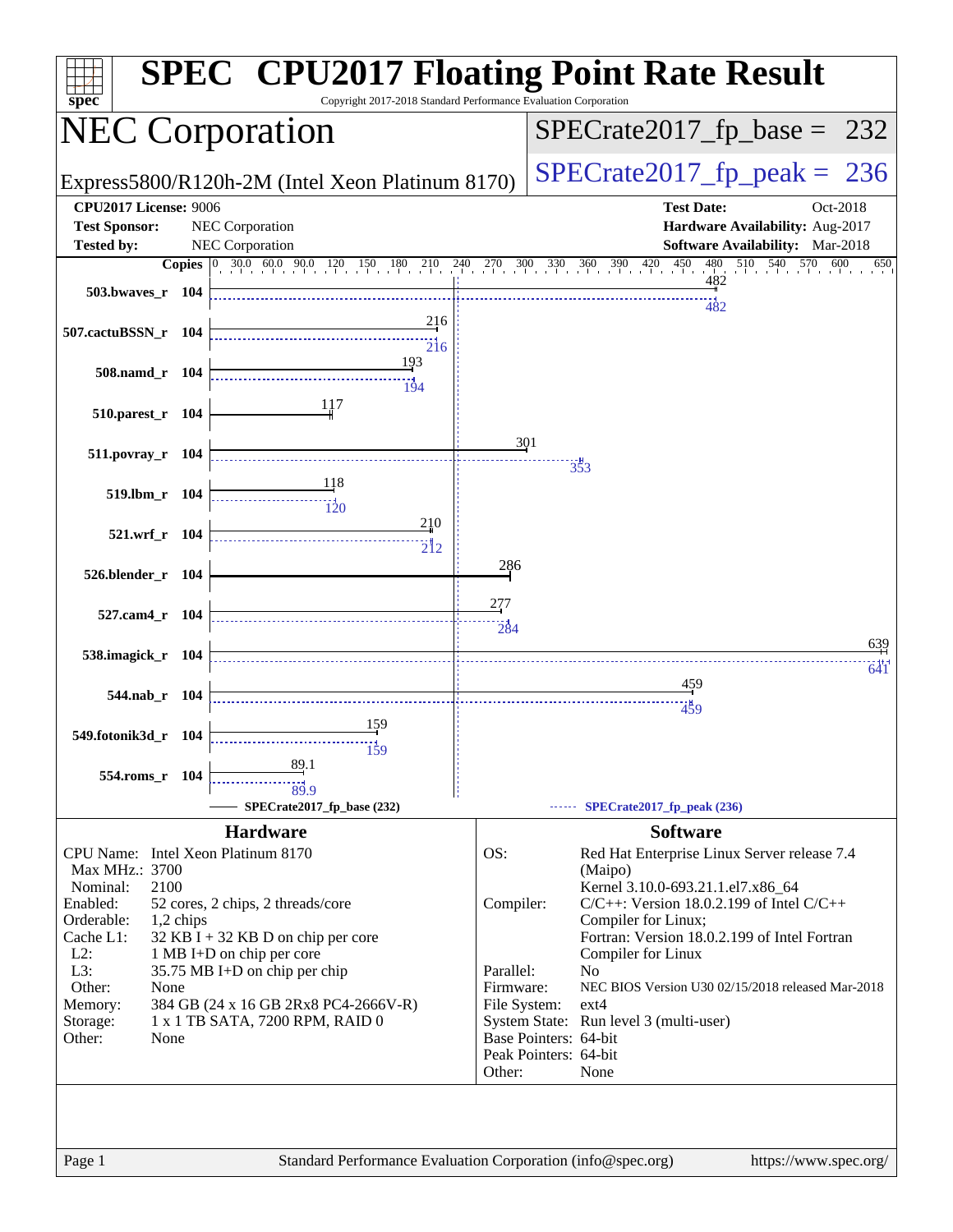

Copyright 2017-2018 Standard Performance Evaluation Corporation

## NEC Corporation

Express5800/R120h-2M (Intel Xeon Platinum 8170)  $\left|$  [SPECrate2017\\_fp\\_peak =](http://www.spec.org/auto/cpu2017/Docs/result-fields.html#SPECrate2017fppeak) 236

 $SPECTate2017_fp\_base = 232$ 

**[CPU2017 License:](http://www.spec.org/auto/cpu2017/Docs/result-fields.html#CPU2017License)** 9006 **[Test Date:](http://www.spec.org/auto/cpu2017/Docs/result-fields.html#TestDate)** Oct-2018 **[Test Sponsor:](http://www.spec.org/auto/cpu2017/Docs/result-fields.html#TestSponsor)** NEC Corporation **[Hardware Availability:](http://www.spec.org/auto/cpu2017/Docs/result-fields.html#HardwareAvailability)** Aug-2017 **[Tested by:](http://www.spec.org/auto/cpu2017/Docs/result-fields.html#Testedby)** NEC Corporation **[Software Availability:](http://www.spec.org/auto/cpu2017/Docs/result-fields.html#SoftwareAvailability)** Mar-2018

#### **[Results Table](http://www.spec.org/auto/cpu2017/Docs/result-fields.html#ResultsTable)**

|                          | <b>Base</b>   |                |       |                |       | <b>Peak</b>    |       |               |                |              |                |              |                |              |
|--------------------------|---------------|----------------|-------|----------------|-------|----------------|-------|---------------|----------------|--------------|----------------|--------------|----------------|--------------|
| <b>Benchmark</b>         | <b>Copies</b> | <b>Seconds</b> | Ratio | <b>Seconds</b> | Ratio | <b>Seconds</b> | Ratio | <b>Copies</b> | <b>Seconds</b> | <b>Ratio</b> | <b>Seconds</b> | <b>Ratio</b> | <b>Seconds</b> | <b>Ratio</b> |
| 503.bwaves_r             | 104           | 2168           | 481   | 2164           | 482   | 2163           | 482   | 104           | 2164           | 482          | 2165           | 482          | 2164           | 482          |
| 507.cactuBSSN r          | 104           | 609            | 216   | 609            | 216   | 608            | 217   | 104           | 609            | 216          | 609            | 216          | 610            | 216          |
| $508$ .namd $r$          | 104           | 513            | 192   | 513            | 193   | 513            | 193   | 104           | 509            | 194          | 507            | 195          | 508            | <b>194</b>   |
| $510.parest_r$           | 104           | 2333           | 117   | 2388           | 114   | 2335           | 117   | 104           | 2333           | 117          | 2388           | 114          | 2335           | 117          |
| $511.$ povray_r          | 104           | 804            | 302   | 808            | 301   | 806            | 301   | 104           | 685            | 355          | 691            | 351          | 688            | 353          |
| 519.1bm r                | 104           | 929            | 118   | 930            | 118   | 929            | 118   | 104           | 915            | 120          | 916            | 120          | 915            | <b>120</b>   |
| $521$ .wrf r             | 104           | 1099           | 212   | 1113           | 209   | 1107           | 210   | 104           | 1109           | 210          | 1100           | 212          | <b>1101</b>    | 212          |
| 526.blender r            | 104           | 554            | 286   | 554            | 286   | 555            | 286   | 104           | 554            | 286          | 554            | 286          | 555            | 286          |
| 527.cam4 r               | 104           | 656            | 277   | 657            | 277   | 657            | 277   | 104           | 640            | 284          | 640            | 284          | 640            | 284          |
| 538.imagick_r            | 104           | 405            | 639   | 405            | 639   | 401            | 644   | 104           | 404            | 641          | 400            | 646          | 406            | 637          |
| 544.nab r                | 104           | 381            | 459   | 381            | 459   | 381            | 460   | 104           | 382            | 459          | 381            | 459          | 383            | 457          |
| 549.fotonik3d r          | 104           | 2548           | 159   | 2547           | 159   | 2545           | 159   | 104           | 2549           | 159          | 2549           | <u>159</u>   | 2548           | 159          |
| $554$ .roms_r            | 104           | 1857           | 89.0  | 1854           | 89.1  | 1852           | 89.2  | 104           | 1838           | 89.9         | 1839           | 89.9         | 1839           | 89.8         |
| $SPECrate2017$ fp base = |               |                | 232   |                |       |                |       |               |                |              |                |              |                |              |

**[SPECrate2017\\_fp\\_peak =](http://www.spec.org/auto/cpu2017/Docs/result-fields.html#SPECrate2017fppeak) 236**

Results appear in the [order in which they were run.](http://www.spec.org/auto/cpu2017/Docs/result-fields.html#RunOrder) Bold underlined text [indicates a median measurement.](http://www.spec.org/auto/cpu2017/Docs/result-fields.html#Median)

#### **[Submit Notes](http://www.spec.org/auto/cpu2017/Docs/result-fields.html#SubmitNotes)**

 The numactl mechanism was used to bind copies to processors. The config file option 'submit' was used to generate numactl commands to bind each copy to a specific processor. For details, please see the config file.

#### **[Operating System Notes](http://www.spec.org/auto/cpu2017/Docs/result-fields.html#OperatingSystemNotes)**

Stack size set to unlimited using "ulimit -s unlimited"

#### **[General Notes](http://www.spec.org/auto/cpu2017/Docs/result-fields.html#GeneralNotes)**

Environment variables set by runcpu before the start of the run: LD\_LIBRARY\_PATH = "/home/cpu2017/lib/ia32:/home/cpu2017/lib/intel64:/home/cpu2017/je5.0.1-32:/home/cpu2017/je5.0.1-64"

 Binaries compiled on a system with 1x Intel Core i7-6700K CPU + 32GB RAM memory using Redhat Enterprise Linux 7.5 Transparent Huge Pages enabled by default Prior to runcpu invocation Filesystem page cache synced and cleared with: sync; echo 3 > /proc/sys/vm/drop\_caches runcpu command invoked through numactl i.e.: numactl --interleave=all runcpu <etc>

Yes: The test sponsor attests, as of date of publication, that CVE-2017-5754 (Meltdown)

**(Continued on next page)**

| Page 2 | Standard Performance Evaluation Corporation (info@spec.org) | https://www.spec.org/ |
|--------|-------------------------------------------------------------|-----------------------|
|--------|-------------------------------------------------------------|-----------------------|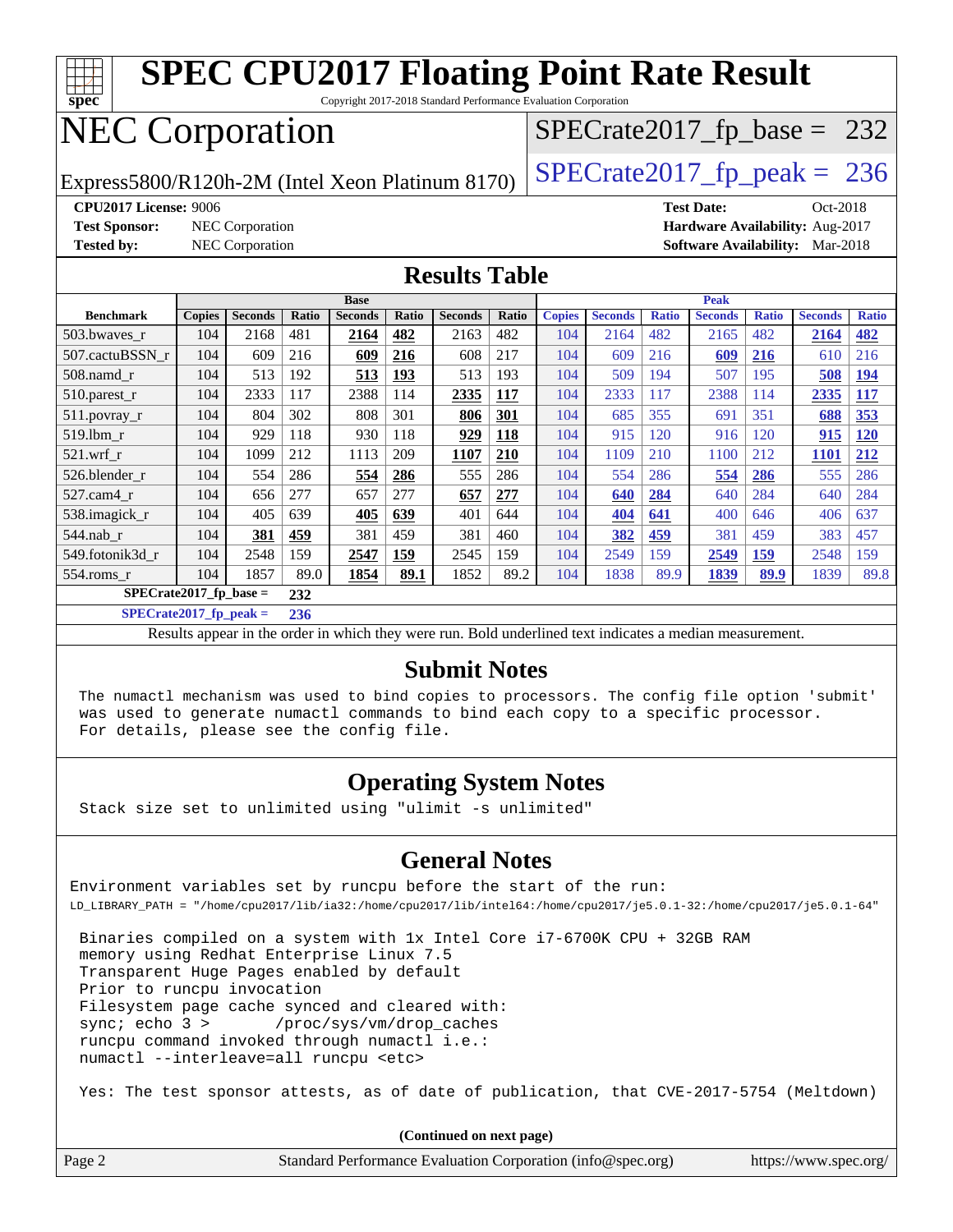

Copyright 2017-2018 Standard Performance Evaluation Corporation

# NEC Corporation

Express5800/R120h-2M (Intel Xeon Platinum 8170)  $\left|$  [SPECrate2017\\_fp\\_peak =](http://www.spec.org/auto/cpu2017/Docs/result-fields.html#SPECrate2017fppeak) 236

[SPECrate2017\\_fp\\_base =](http://www.spec.org/auto/cpu2017/Docs/result-fields.html#SPECrate2017fpbase) 232

**[CPU2017 License:](http://www.spec.org/auto/cpu2017/Docs/result-fields.html#CPU2017License)** 9006 **[Test Date:](http://www.spec.org/auto/cpu2017/Docs/result-fields.html#TestDate)** Oct-2018 **[Test Sponsor:](http://www.spec.org/auto/cpu2017/Docs/result-fields.html#TestSponsor)** NEC Corporation **[Hardware Availability:](http://www.spec.org/auto/cpu2017/Docs/result-fields.html#HardwareAvailability)** Aug-2017 **[Tested by:](http://www.spec.org/auto/cpu2017/Docs/result-fields.html#Testedby)** NEC Corporation **[Software Availability:](http://www.spec.org/auto/cpu2017/Docs/result-fields.html#SoftwareAvailability)** Mar-2018

#### **[General Notes \(Continued\)](http://www.spec.org/auto/cpu2017/Docs/result-fields.html#GeneralNotes)**

 is mitigated in the system as tested and documented. Yes: The test sponsor attests, as of date of publication, that CVE-2017-5753 (Spectre variant 1) is mitigated in the system as tested and documented. Yes: The test sponsor attests, as of date of publication, that CVE-2017-5715 (Spectre variant 2) is mitigated in the system as tested and documented.

#### **[Platform Notes](http://www.spec.org/auto/cpu2017/Docs/result-fields.html#PlatformNotes)**

Page 3 Standard Performance Evaluation Corporation [\(info@spec.org\)](mailto:info@spec.org) <https://www.spec.org/> BIOS Settings: Thermal Configuration: Maximum Cooling Workload Profile: General Throughput Compute Memory Patrol Scrubbing: Disabled LLC Dead Line Allocation: Disabled LLC Prefetch: Enabled Sysinfo program /home/cpu2017/bin/sysinfo Rev: r5974 of 2018-05-19 9bcde8f2999c33d61f64985e45859ea9 running on r120h2m Fri Oct 12 22:09:24 2018 SUT (System Under Test) info as seen by some common utilities. For more information on this section, see <https://www.spec.org/cpu2017/Docs/config.html#sysinfo> From /proc/cpuinfo model name : Intel(R) Xeon(R) Platinum 8170 CPU @ 2.10GHz 2 "physical id"s (chips) 104 "processors" cores, siblings (Caution: counting these is hw and system dependent. The following excerpts from /proc/cpuinfo might not be reliable. Use with caution.) cpu cores : 26 siblings : 52 physical 0: cores 0 1 2 3 8 9 10 11 12 13 16 17 18 19 20 21 22 24 25 26 27 28 29 physical 1: cores 0 1 2 3 8 9 10 11 12 13 16 17 18 19 20 21 22 24 25 26 27 28 29 From lscpu: Architecture: x86\_64 CPU op-mode(s): 32-bit, 64-bit Byte Order: Little Endian CPU(s): 104 On-line CPU(s) list: 0-103 Thread(s) per core: 2 Core(s) per socket: 26 Socket(s): 2 NUMA node(s): 4 Vendor ID: GenuineIntel CPU family: 6 **(Continued on next page)**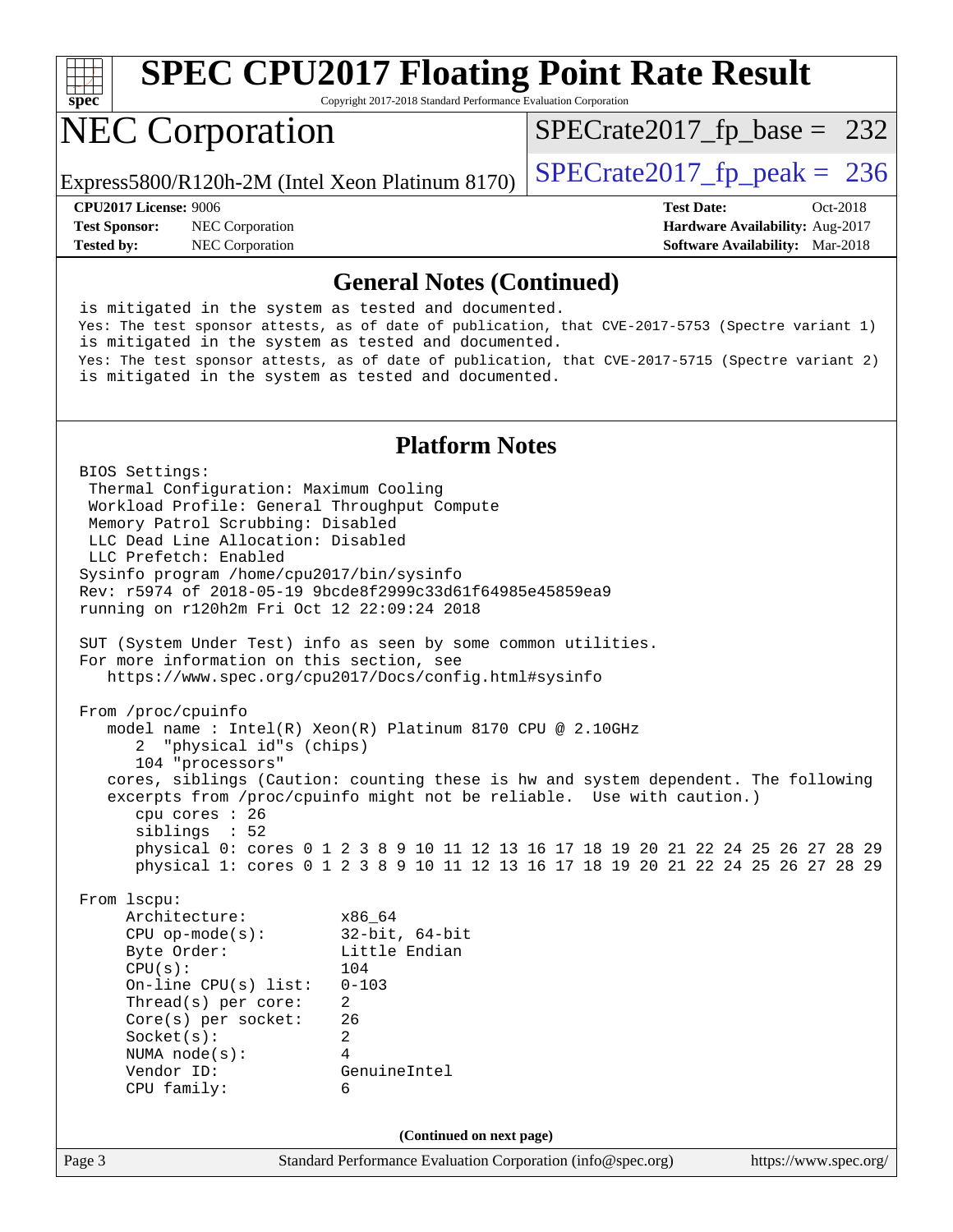

Copyright 2017-2018 Standard Performance Evaluation Corporation

# NEC Corporation

[SPECrate2017\\_fp\\_base =](http://www.spec.org/auto/cpu2017/Docs/result-fields.html#SPECrate2017fpbase) 232

Express5800/R120h-2M (Intel Xeon Platinum 8170) [SPECrate2017\\_fp\\_peak =](http://www.spec.org/auto/cpu2017/Docs/result-fields.html#SPECrate2017fppeak) 236

**[CPU2017 License:](http://www.spec.org/auto/cpu2017/Docs/result-fields.html#CPU2017License)** 9006 **[Test Date:](http://www.spec.org/auto/cpu2017/Docs/result-fields.html#TestDate)** Oct-2018

**[Tested by:](http://www.spec.org/auto/cpu2017/Docs/result-fields.html#Testedby)** NEC Corporation **[Software Availability:](http://www.spec.org/auto/cpu2017/Docs/result-fields.html#SoftwareAvailability)** Mar-2018

**[Test Sponsor:](http://www.spec.org/auto/cpu2017/Docs/result-fields.html#TestSponsor)** NEC Corporation **[Hardware Availability:](http://www.spec.org/auto/cpu2017/Docs/result-fields.html#HardwareAvailability)** Aug-2017

#### **[Platform Notes \(Continued\)](http://www.spec.org/auto/cpu2017/Docs/result-fields.html#PlatformNotes)**

| Model:                     | 85                                                                                      |
|----------------------------|-----------------------------------------------------------------------------------------|
| Model name:                | $Intel(R)$ Xeon(R) Platinum 8170 CPU @ 2.10GHz                                          |
| Stepping:                  | 4                                                                                       |
| CPU MHz:                   | 2100.000                                                                                |
| BogoMIPS:                  | 4200.00                                                                                 |
| Virtualization:            | $VT - x$                                                                                |
| L1d cache:                 | 32K                                                                                     |
| Lli cache:                 | 32K                                                                                     |
| $L2$ cache:                | 1024K                                                                                   |
| L3 cache:                  | 36608K                                                                                  |
| NUMA node0 CPU(s):         | $0 - 12, 52 - 64$                                                                       |
| NUMA nodel CPU(s):         | $13 - 25,65 - 77$                                                                       |
| NUMA $node2$ $CPU(s)$ :    | $26 - 38, 78 - 90$                                                                      |
| NUMA node3 CPU(s):         | $39 - 51, 91 - 103$                                                                     |
| Flags:                     | fpu vme de pse tsc msr pae mce cx8 apic sep mtrr pge mca cmov                           |
|                            | pat pse36 clflush dts acpi mmx fxsr sse sse2 ss ht tm pbe syscall nx pdpelgb rdtscp     |
|                            | lm constant_tsc art arch_perfmon pebs bts rep_good nopl xtopology nonstop_tsc           |
|                            | aperfmperf eagerfpu pni pclmulqdq dtes64 monitor ds_cpl vmx smx est tm2 ssse3 fma       |
|                            | cx16 xtpr pdcm pcid dca sse4_1 sse4_2 x2apic movbe popcnt tsc_deadline_timer aes        |
|                            | xsave avx f16c rdrand lahf_lm abm 3dnowprefetch epb cat_13 cdp_13 invpcid_single        |
|                            | intel_pt spec_ctrl ibpb_support tpr_shadow vnmi flexpriority ept vpid fsgsbase          |
|                            | tsc_adjust bmil hle avx2 smep bmi2 erms invpcid rtm cqm mpx rdt_a avx512f avx512dq      |
|                            | rdseed adx smap clflushopt clwb avx512cd avx512bw avx512vl xsaveopt xsavec xgetbvl      |
|                            | cqm_llc cqm_occup_llc cqm_mbm_total cqm_mbm_local dtherm ida arat pln pts               |
|                            |                                                                                         |
| /proc/cpuinfo cache data   |                                                                                         |
| cache size $: 36608$ KB    |                                                                                         |
|                            |                                                                                         |
|                            | From numactl --hardware WARNING: a numactl 'node' might or might not correspond to a    |
| physical chip.             |                                                                                         |
| $available: 4 nodes (0-3)$ |                                                                                         |
|                            | node 0 cpus: 0 1 2 3 4 5 6 7 8 9 10 11 12 52 53 54 55 56 57 58 59 60 61 62 63 64        |
| node 0 size: 97963 MB      |                                                                                         |
| node 0 free: 95475 MB      |                                                                                         |
| 77                         | node 1 cpus: 13 14 15 16 17 18 19 20 21 22 23 24 25 65 66 67 68 69 70 71 72 73 74 75 76 |
| node 1 size: 98304 MB      |                                                                                         |
| node 1 free: 95945 MB      |                                                                                         |
|                            | node 2 cpus: 26 27 28 29 30 31 32 33 34 35 36 37 38 78 79 80 81 82 83 84 85 86 87 88 89 |
| 90                         |                                                                                         |
| node 2 size: 98304 MB      |                                                                                         |
| node 2 free: 96070 MB      |                                                                                         |
|                            | node 3 cpus: 39 40 41 42 43 44 45 46 47 48 49 50 51 91 92 93 94 95 96 97 98 99 100 101  |
| 102 103                    |                                                                                         |
| node 3 size: 98303 MB      |                                                                                         |

**(Continued on next page)**

node 3 free: 96102 MB

node distances: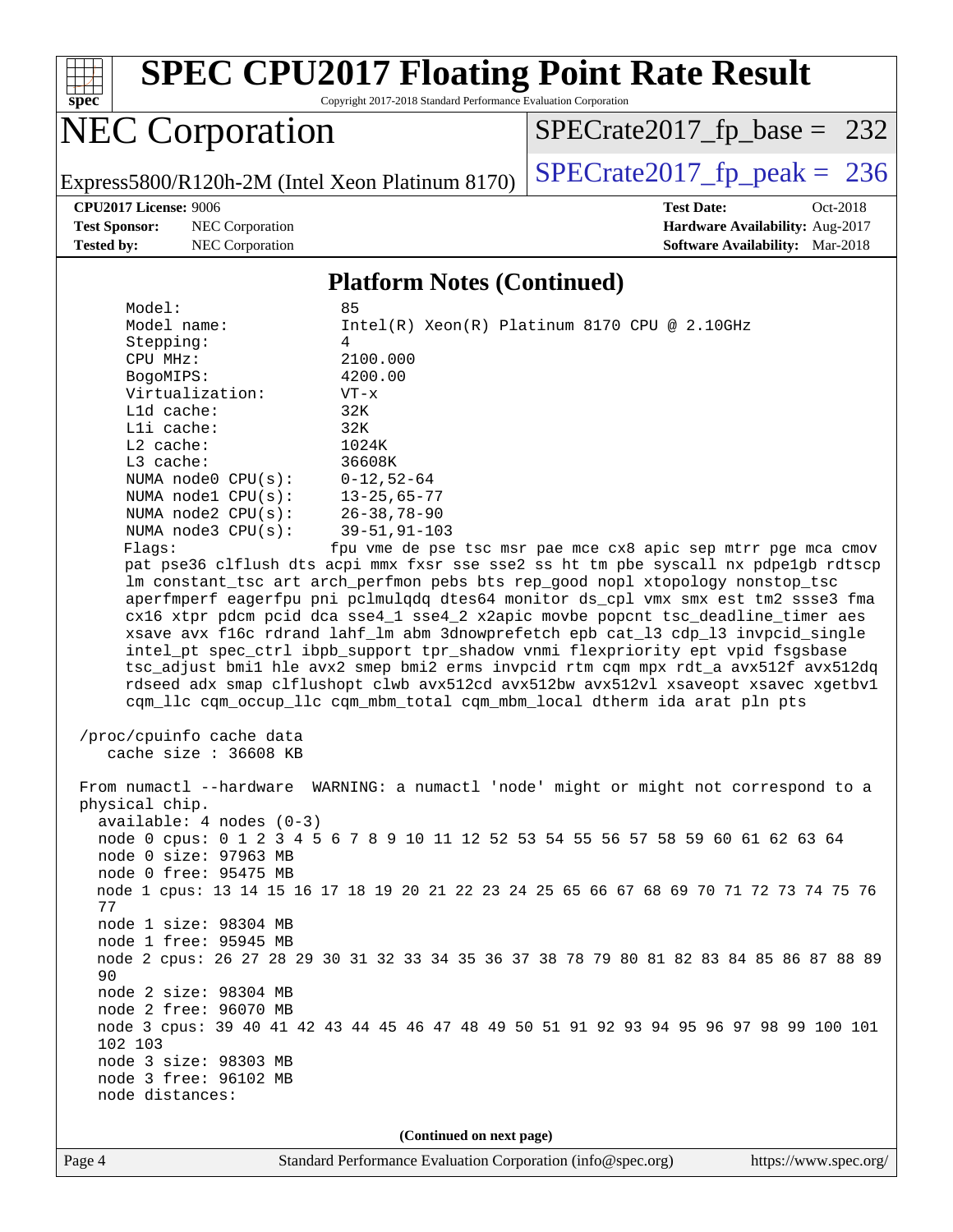| <b>SPEC CPU2017 Floating Point Rate Result</b><br>spec<br>Copyright 2017-2018 Standard Performance Evaluation Corporation                                                                                                                                                                                                                                                                                                                                                                                                                                                                                                                                                                                                                                                                                                                                                                                                                                                                                                                                                                                                                                                                                                                                                                                                                                                                                                                                                                                                                                                                                                                                                                                   |                                                                                                     |  |  |  |  |
|-------------------------------------------------------------------------------------------------------------------------------------------------------------------------------------------------------------------------------------------------------------------------------------------------------------------------------------------------------------------------------------------------------------------------------------------------------------------------------------------------------------------------------------------------------------------------------------------------------------------------------------------------------------------------------------------------------------------------------------------------------------------------------------------------------------------------------------------------------------------------------------------------------------------------------------------------------------------------------------------------------------------------------------------------------------------------------------------------------------------------------------------------------------------------------------------------------------------------------------------------------------------------------------------------------------------------------------------------------------------------------------------------------------------------------------------------------------------------------------------------------------------------------------------------------------------------------------------------------------------------------------------------------------------------------------------------------------|-----------------------------------------------------------------------------------------------------|--|--|--|--|
| <b>NEC Corporation</b>                                                                                                                                                                                                                                                                                                                                                                                                                                                                                                                                                                                                                                                                                                                                                                                                                                                                                                                                                                                                                                                                                                                                                                                                                                                                                                                                                                                                                                                                                                                                                                                                                                                                                      | $SPECrate2017_fp\_base = 232$                                                                       |  |  |  |  |
| Express5800/R120h-2M (Intel Xeon Platinum 8170)                                                                                                                                                                                                                                                                                                                                                                                                                                                                                                                                                                                                                                                                                                                                                                                                                                                                                                                                                                                                                                                                                                                                                                                                                                                                                                                                                                                                                                                                                                                                                                                                                                                             | $SPECTate2017$ _fp_peak = 236                                                                       |  |  |  |  |
| <b>CPU2017 License: 9006</b><br><b>Test Sponsor:</b><br>NEC Corporation<br><b>Tested by:</b><br>NEC Corporation                                                                                                                                                                                                                                                                                                                                                                                                                                                                                                                                                                                                                                                                                                                                                                                                                                                                                                                                                                                                                                                                                                                                                                                                                                                                                                                                                                                                                                                                                                                                                                                             | <b>Test Date:</b><br>Oct-2018<br>Hardware Availability: Aug-2017<br>Software Availability: Mar-2018 |  |  |  |  |
| <b>Platform Notes (Continued)</b>                                                                                                                                                                                                                                                                                                                                                                                                                                                                                                                                                                                                                                                                                                                                                                                                                                                                                                                                                                                                                                                                                                                                                                                                                                                                                                                                                                                                                                                                                                                                                                                                                                                                           |                                                                                                     |  |  |  |  |
| node<br>1 2<br>$\overline{\phantom{a}}$<br>$\overline{0}$<br>0 :<br>10<br>21<br>31 31<br>1:<br>10<br>21<br>31 31<br>2:<br>31<br>31<br>10 21<br>3:<br>31<br>31<br>21<br>10<br>From /proc/meminfo<br>MemTotal:<br>395918280 kB<br>HugePages_Total:<br>0<br>Hugepagesize:<br>2048 kB<br>From /etc/*release* /etc/*version*<br>os-release:<br>NAME="Red Hat Enterprise Linux Server"<br>VERSION="7.4 (Maipo)"<br>ID="rhel"<br>ID_LIKE="fedora"<br>VARIANT="Server"<br>VARIANT_ID="server"<br>VERSION_ID="7.4"<br>PRETTY_NAME="Red Hat Enterprise Linux Server 7.4 (Maipo)"<br>redhat-release: Red Hat Enterprise Linux Server release 7.4 (Maipo)<br>system-release: Red Hat Enterprise Linux Server release 7.4 (Maipo)<br>system-release-cpe: cpe:/o:redhat:enterprise_linux:7.4:ga:server<br>uname $-a$ :<br>Linux r120h2m 3.10.0-693.21.1.el7.x86_64 #1 SMP Fri Feb 23 18:54:16 UTC 2018 x86_64<br>x86_64 x86_64 GNU/Linux<br>Kernel self-reported vulnerability status:<br>CVE-2017-5754 (Meltdown):<br>Mitigation: PTI<br>CVE-2017-5753 (Spectre variant 1): Mitigation: Load fences<br>CVE-2017-5715 (Spectre variant 2): Mitigation: IBRS (kernel)<br>run-level 3 Oct 12 22:03<br>SPEC is set to: /home/cpu2017<br>Filesystem<br>Type Size Used Avail Use% Mounted on<br>ext4 909G 488G 375G 57% /<br>/dev/sda3<br>Additional information from dmidecode follows. WARNING: Use caution when you interpret<br>this section. The 'dmidecode' program reads system data which is "intended to allow<br>hardware to be accurately determined", but the intent may not be met, as there are<br>frequent changes to hardware, firmware, and the "DMTF SMBIOS" standard.<br>BIOS NEC U30 02/15/2018<br>Memory: |                                                                                                     |  |  |  |  |
| (Continued on next page)                                                                                                                                                                                                                                                                                                                                                                                                                                                                                                                                                                                                                                                                                                                                                                                                                                                                                                                                                                                                                                                                                                                                                                                                                                                                                                                                                                                                                                                                                                                                                                                                                                                                                    |                                                                                                     |  |  |  |  |
| Page 5<br>Standard Performance Evaluation Corporation (info@spec.org)                                                                                                                                                                                                                                                                                                                                                                                                                                                                                                                                                                                                                                                                                                                                                                                                                                                                                                                                                                                                                                                                                                                                                                                                                                                                                                                                                                                                                                                                                                                                                                                                                                       | https://www.spec.org/                                                                               |  |  |  |  |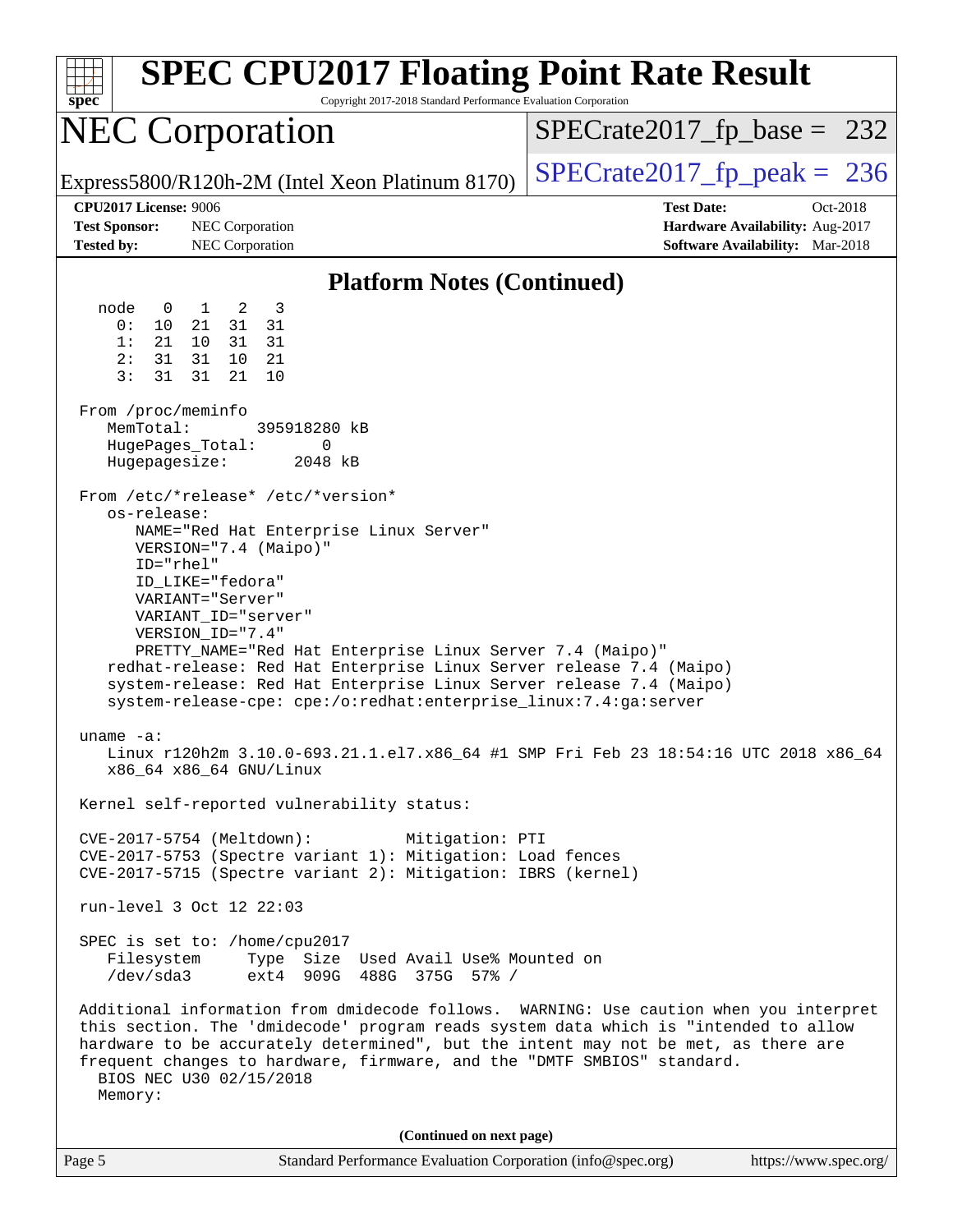| <b>SPEC CPU2017 Floating Point Rate Result</b><br>Copyright 2017-2018 Standard Performance Evaluation Corporation<br>spec  |                                                                                                            |  |  |  |  |  |
|----------------------------------------------------------------------------------------------------------------------------|------------------------------------------------------------------------------------------------------------|--|--|--|--|--|
| <b>NEC Corporation</b>                                                                                                     | $SPECrate2017_fp\_base = 232$                                                                              |  |  |  |  |  |
| Express5800/R120h-2M (Intel Xeon Platinum 8170)                                                                            | $SPECrate2017_fp\_peak = 236$                                                                              |  |  |  |  |  |
| CPU2017 License: 9006<br><b>Test Sponsor:</b><br>NEC Corporation<br><b>Tested by:</b><br>NEC Corporation                   | <b>Test Date:</b><br>Oct-2018<br>Hardware Availability: Aug-2017<br><b>Software Availability:</b> Mar-2018 |  |  |  |  |  |
| <b>Platform Notes (Continued)</b><br>24x UNKNOWN NOT AVAILABLE 16 GB 2 rank 2666                                           |                                                                                                            |  |  |  |  |  |
| (End of data from sysinfo program)                                                                                         |                                                                                                            |  |  |  |  |  |
| <b>Compiler Version Notes</b>                                                                                              |                                                                                                            |  |  |  |  |  |
| CC 519.1bm_r(base) 538.imagick_r(base, peak) 544.nab_r(base, peak)                                                         |                                                                                                            |  |  |  |  |  |
| icc (ICC) 18.0.2 20180210<br>Copyright (C) 1985-2018 Intel Corporation. All rights reserved.                               |                                                                                                            |  |  |  |  |  |
| ======================================<br>$519.1bm_r(peak)$<br>CC.                                                         |                                                                                                            |  |  |  |  |  |
| icc (ICC) 18.0.2 20180210<br>Copyright (C) 1985-2018 Intel Corporation. All rights reserved.                               |                                                                                                            |  |  |  |  |  |
| CXXC 508.namd_r(base) 510.parest_r(base, peak)                                                                             |                                                                                                            |  |  |  |  |  |
| icpc (ICC) 18.0.2 20180210<br>Copyright (C) 1985-2018 Intel Corporation. All rights reserved.                              |                                                                                                            |  |  |  |  |  |
| CXXC 508.namd_r(peak)<br>---------<br>____________________________________                                                 |                                                                                                            |  |  |  |  |  |
| icpc (ICC) 18.0.2 20180210<br>Copyright (C) 1985-2018 Intel Corporation. All rights reserved.                              |                                                                                                            |  |  |  |  |  |
| 511.povray_r(base) 526.blender_r(base, peak)<br>CC.                                                                        |                                                                                                            |  |  |  |  |  |
| icpc (ICC) 18.0.2 20180210<br>Copyright (C) 1985-2018 Intel Corporation. All rights reserved.<br>icc (ICC) 18.0.2 20180210 |                                                                                                            |  |  |  |  |  |
| Copyright (C) 1985-2018 Intel Corporation. All rights reserved.                                                            |                                                                                                            |  |  |  |  |  |
| CC.<br>$511. povray_r (peak)$                                                                                              |                                                                                                            |  |  |  |  |  |
| (Continued on next page)                                                                                                   |                                                                                                            |  |  |  |  |  |

Page 6 Standard Performance Evaluation Corporation [\(info@spec.org\)](mailto:info@spec.org) <https://www.spec.org/>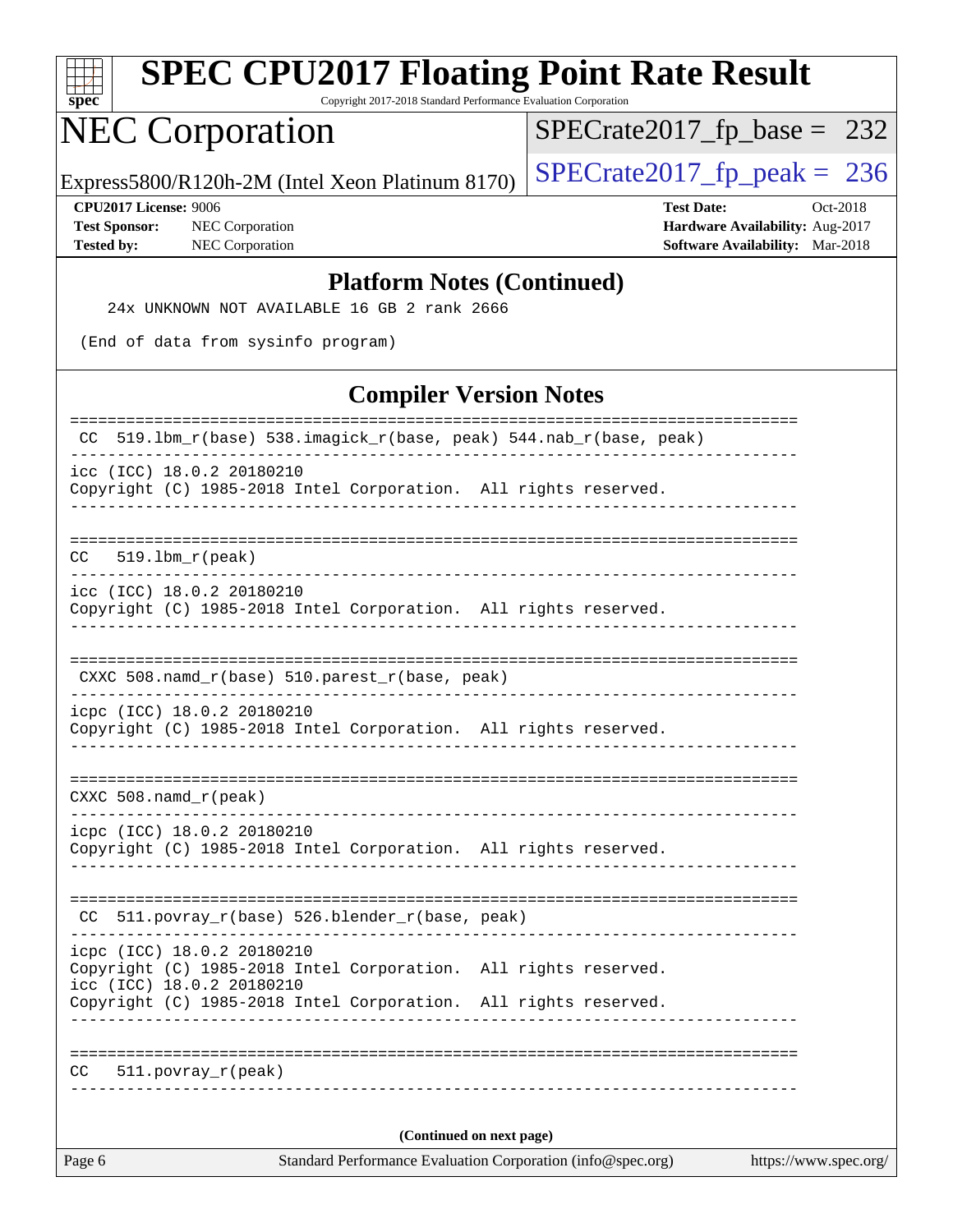

Copyright 2017-2018 Standard Performance Evaluation Corporation

# NEC Corporation

[SPECrate2017\\_fp\\_base =](http://www.spec.org/auto/cpu2017/Docs/result-fields.html#SPECrate2017fpbase) 232

Express5800/R120h-2M (Intel Xeon Platinum 8170) [SPECrate2017\\_fp\\_peak =](http://www.spec.org/auto/cpu2017/Docs/result-fields.html#SPECrate2017fppeak) 236

**[Tested by:](http://www.spec.org/auto/cpu2017/Docs/result-fields.html#Testedby)** NEC Corporation **[Software Availability:](http://www.spec.org/auto/cpu2017/Docs/result-fields.html#SoftwareAvailability)** Mar-2018

**[CPU2017 License:](http://www.spec.org/auto/cpu2017/Docs/result-fields.html#CPU2017License)** 9006 **[Test Date:](http://www.spec.org/auto/cpu2017/Docs/result-fields.html#TestDate)** Oct-2018 **[Test Sponsor:](http://www.spec.org/auto/cpu2017/Docs/result-fields.html#TestSponsor)** NEC Corporation **[Hardware Availability:](http://www.spec.org/auto/cpu2017/Docs/result-fields.html#HardwareAvailability)** Aug-2017

#### **[Compiler Version Notes \(Continued\)](http://www.spec.org/auto/cpu2017/Docs/result-fields.html#CompilerVersionNotes)**

| Page 7                                                                                                                                                                      | Standard Performance Evaluation Corporation (info@spec.org)<br>https://www.spec.org/ |
|-----------------------------------------------------------------------------------------------------------------------------------------------------------------------------|--------------------------------------------------------------------------------------|
|                                                                                                                                                                             | (Continued on next page)                                                             |
| ifort (IFORT) 18.0.2 20180210<br>Copyright (C) 1985-2018 Intel Corporation. All rights reserved.<br>icc (ICC) 18.0.2 20180210<br>Copyright (C) 1985-2018 Intel Corporation. | All rights reserved.                                                                 |
| $521.wrf_r(peak) 527.cam4_r(peak)$<br>CC.                                                                                                                                   |                                                                                      |
|                                                                                                                                                                             |                                                                                      |
| Copyright (C) 1985-2018 Intel Corporation. All rights reserved.                                                                                                             |                                                                                      |
| ifort (IFORT) 18.0.2 20180210<br>Copyright (C) 1985-2018 Intel Corporation. All rights reserved.<br>icc (ICC) 18.0.2 20180210                                               |                                                                                      |
| $CC$ 521.wrf_r(base) 527.cam4_r(base)                                                                                                                                       |                                                                                      |
|                                                                                                                                                                             |                                                                                      |
| ifort (IFORT) 18.0.2 20180210<br>Copyright (C) 1985-2018 Intel Corporation. All rights reserved.                                                                            |                                                                                      |
| $FC$ 554.roms $_r$ (peak)                                                                                                                                                   |                                                                                      |
| ifort (IFORT) 18.0.2 20180210<br>Copyright (C) 1985-2018 Intel Corporation. All rights reserved.                                                                            |                                                                                      |
| FC 503.bwaves_r(base, peak) 549.fotonik3d_r(base, peak) 554.roms_r(base)                                                                                                    |                                                                                      |
| Copyright (C) 1985-2018 Intel Corporation. All rights reserved.                                                                                                             |                                                                                      |
| icc (ICC) 18.0.2 20180210<br>Copyright (C) 1985-2018 Intel Corporation. All rights reserved.<br>ifort (IFORT) 18.0.2 20180210                                               |                                                                                      |
| icpc (ICC) 18.0.2 20180210<br>Copyright (C) 1985-2018 Intel Corporation. All rights reserved.                                                                               |                                                                                      |
| FC 507.cactuBSSN_r(base, peak)                                                                                                                                              |                                                                                      |
|                                                                                                                                                                             |                                                                                      |
| icc (ICC) 18.0.2 20180210<br>Copyright (C) 1985-2018 Intel Corporation. All rights reserved.                                                                                |                                                                                      |
| icpc (ICC) 18.0.2 20180210<br>Copyright (C) 1985-2018 Intel Corporation. All rights reserved.                                                                               |                                                                                      |
|                                                                                                                                                                             |                                                                                      |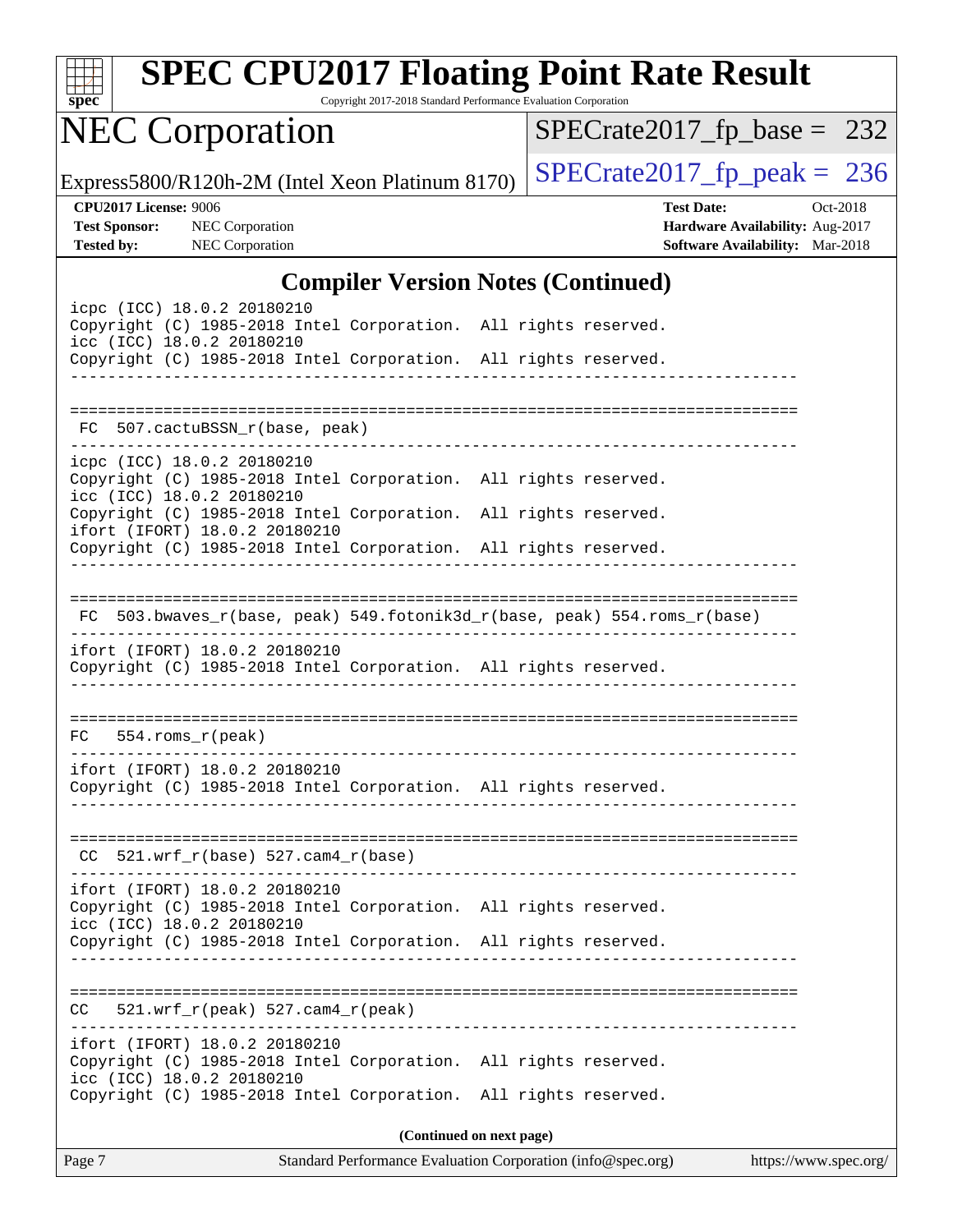

Copyright 2017-2018 Standard Performance Evaluation Corporation

# NEC Corporation

Express5800/R120h-2M (Intel Xeon Platinum 8170)  $\left|$  [SPECrate2017\\_fp\\_peak =](http://www.spec.org/auto/cpu2017/Docs/result-fields.html#SPECrate2017fppeak) 236

 $SPECTate2017_fp\_base = 232$ 

**[CPU2017 License:](http://www.spec.org/auto/cpu2017/Docs/result-fields.html#CPU2017License)** 9006 **[Test Date:](http://www.spec.org/auto/cpu2017/Docs/result-fields.html#TestDate)** Oct-2018 **[Test Sponsor:](http://www.spec.org/auto/cpu2017/Docs/result-fields.html#TestSponsor)** NEC Corporation **[Hardware Availability:](http://www.spec.org/auto/cpu2017/Docs/result-fields.html#HardwareAvailability)** Aug-2017 **[Tested by:](http://www.spec.org/auto/cpu2017/Docs/result-fields.html#Testedby)** NEC Corporation **[Software Availability:](http://www.spec.org/auto/cpu2017/Docs/result-fields.html#SoftwareAvailability)** Mar-2018

### **[Compiler Version Notes \(Continued\)](http://www.spec.org/auto/cpu2017/Docs/result-fields.html#CompilerVersionNotes)**

------------------------------------------------------------------------------

## **[Base Compiler Invocation](http://www.spec.org/auto/cpu2017/Docs/result-fields.html#BaseCompilerInvocation)**

[C benchmarks](http://www.spec.org/auto/cpu2017/Docs/result-fields.html#Cbenchmarks): [icc -m64 -std=c11](http://www.spec.org/cpu2017/results/res2018q4/cpu2017-20181015-09193.flags.html#user_CCbase_intel_icc_64bit_c11_33ee0cdaae7deeeab2a9725423ba97205ce30f63b9926c2519791662299b76a0318f32ddfffdc46587804de3178b4f9328c46fa7c2b0cd779d7a61945c91cd35)

[C++ benchmarks:](http://www.spec.org/auto/cpu2017/Docs/result-fields.html#CXXbenchmarks) [icpc -m64](http://www.spec.org/cpu2017/results/res2018q4/cpu2017-20181015-09193.flags.html#user_CXXbase_intel_icpc_64bit_4ecb2543ae3f1412ef961e0650ca070fec7b7afdcd6ed48761b84423119d1bf6bdf5cad15b44d48e7256388bc77273b966e5eb805aefd121eb22e9299b2ec9d9)

[Fortran benchmarks](http://www.spec.org/auto/cpu2017/Docs/result-fields.html#Fortranbenchmarks): [ifort -m64](http://www.spec.org/cpu2017/results/res2018q4/cpu2017-20181015-09193.flags.html#user_FCbase_intel_ifort_64bit_24f2bb282fbaeffd6157abe4f878425411749daecae9a33200eee2bee2fe76f3b89351d69a8130dd5949958ce389cf37ff59a95e7a40d588e8d3a57e0c3fd751)

[Benchmarks using both Fortran and C](http://www.spec.org/auto/cpu2017/Docs/result-fields.html#BenchmarksusingbothFortranandC): [ifort -m64](http://www.spec.org/cpu2017/results/res2018q4/cpu2017-20181015-09193.flags.html#user_CC_FCbase_intel_ifort_64bit_24f2bb282fbaeffd6157abe4f878425411749daecae9a33200eee2bee2fe76f3b89351d69a8130dd5949958ce389cf37ff59a95e7a40d588e8d3a57e0c3fd751) [icc -m64 -std=c11](http://www.spec.org/cpu2017/results/res2018q4/cpu2017-20181015-09193.flags.html#user_CC_FCbase_intel_icc_64bit_c11_33ee0cdaae7deeeab2a9725423ba97205ce30f63b9926c2519791662299b76a0318f32ddfffdc46587804de3178b4f9328c46fa7c2b0cd779d7a61945c91cd35)

[Benchmarks using both C and C++](http://www.spec.org/auto/cpu2017/Docs/result-fields.html#BenchmarksusingbothCandCXX): [icpc -m64](http://www.spec.org/cpu2017/results/res2018q4/cpu2017-20181015-09193.flags.html#user_CC_CXXbase_intel_icpc_64bit_4ecb2543ae3f1412ef961e0650ca070fec7b7afdcd6ed48761b84423119d1bf6bdf5cad15b44d48e7256388bc77273b966e5eb805aefd121eb22e9299b2ec9d9) [icc -m64 -std=c11](http://www.spec.org/cpu2017/results/res2018q4/cpu2017-20181015-09193.flags.html#user_CC_CXXbase_intel_icc_64bit_c11_33ee0cdaae7deeeab2a9725423ba97205ce30f63b9926c2519791662299b76a0318f32ddfffdc46587804de3178b4f9328c46fa7c2b0cd779d7a61945c91cd35)

[Benchmarks using Fortran, C, and C++:](http://www.spec.org/auto/cpu2017/Docs/result-fields.html#BenchmarksusingFortranCandCXX) [icpc -m64](http://www.spec.org/cpu2017/results/res2018q4/cpu2017-20181015-09193.flags.html#user_CC_CXX_FCbase_intel_icpc_64bit_4ecb2543ae3f1412ef961e0650ca070fec7b7afdcd6ed48761b84423119d1bf6bdf5cad15b44d48e7256388bc77273b966e5eb805aefd121eb22e9299b2ec9d9) [icc -m64 -std=c11](http://www.spec.org/cpu2017/results/res2018q4/cpu2017-20181015-09193.flags.html#user_CC_CXX_FCbase_intel_icc_64bit_c11_33ee0cdaae7deeeab2a9725423ba97205ce30f63b9926c2519791662299b76a0318f32ddfffdc46587804de3178b4f9328c46fa7c2b0cd779d7a61945c91cd35) [ifort -m64](http://www.spec.org/cpu2017/results/res2018q4/cpu2017-20181015-09193.flags.html#user_CC_CXX_FCbase_intel_ifort_64bit_24f2bb282fbaeffd6157abe4f878425411749daecae9a33200eee2bee2fe76f3b89351d69a8130dd5949958ce389cf37ff59a95e7a40d588e8d3a57e0c3fd751)

## **[Base Portability Flags](http://www.spec.org/auto/cpu2017/Docs/result-fields.html#BasePortabilityFlags)**

 503.bwaves\_r: [-DSPEC\\_LP64](http://www.spec.org/cpu2017/results/res2018q4/cpu2017-20181015-09193.flags.html#suite_basePORTABILITY503_bwaves_r_DSPEC_LP64) 507.cactuBSSN\_r: [-DSPEC\\_LP64](http://www.spec.org/cpu2017/results/res2018q4/cpu2017-20181015-09193.flags.html#suite_basePORTABILITY507_cactuBSSN_r_DSPEC_LP64) 508.namd\_r: [-DSPEC\\_LP64](http://www.spec.org/cpu2017/results/res2018q4/cpu2017-20181015-09193.flags.html#suite_basePORTABILITY508_namd_r_DSPEC_LP64) 510.parest\_r: [-DSPEC\\_LP64](http://www.spec.org/cpu2017/results/res2018q4/cpu2017-20181015-09193.flags.html#suite_basePORTABILITY510_parest_r_DSPEC_LP64) 511.povray\_r: [-DSPEC\\_LP64](http://www.spec.org/cpu2017/results/res2018q4/cpu2017-20181015-09193.flags.html#suite_basePORTABILITY511_povray_r_DSPEC_LP64) 519.lbm\_r: [-DSPEC\\_LP64](http://www.spec.org/cpu2017/results/res2018q4/cpu2017-20181015-09193.flags.html#suite_basePORTABILITY519_lbm_r_DSPEC_LP64) 521.wrf\_r: [-DSPEC\\_LP64](http://www.spec.org/cpu2017/results/res2018q4/cpu2017-20181015-09193.flags.html#suite_basePORTABILITY521_wrf_r_DSPEC_LP64) [-DSPEC\\_CASE\\_FLAG](http://www.spec.org/cpu2017/results/res2018q4/cpu2017-20181015-09193.flags.html#b521.wrf_r_baseCPORTABILITY_DSPEC_CASE_FLAG) [-convert big\\_endian](http://www.spec.org/cpu2017/results/res2018q4/cpu2017-20181015-09193.flags.html#user_baseFPORTABILITY521_wrf_r_convert_big_endian_c3194028bc08c63ac5d04de18c48ce6d347e4e562e8892b8bdbdc0214820426deb8554edfa529a3fb25a586e65a3d812c835984020483e7e73212c4d31a38223) 526.blender\_r: [-DSPEC\\_LP64](http://www.spec.org/cpu2017/results/res2018q4/cpu2017-20181015-09193.flags.html#suite_basePORTABILITY526_blender_r_DSPEC_LP64) [-DSPEC\\_LINUX](http://www.spec.org/cpu2017/results/res2018q4/cpu2017-20181015-09193.flags.html#b526.blender_r_baseCPORTABILITY_DSPEC_LINUX) [-funsigned-char](http://www.spec.org/cpu2017/results/res2018q4/cpu2017-20181015-09193.flags.html#user_baseCPORTABILITY526_blender_r_force_uchar_40c60f00ab013830e2dd6774aeded3ff59883ba5a1fc5fc14077f794d777847726e2a5858cbc7672e36e1b067e7e5c1d9a74f7176df07886a243d7cc18edfe67) 527.cam4\_r: [-DSPEC\\_LP64](http://www.spec.org/cpu2017/results/res2018q4/cpu2017-20181015-09193.flags.html#suite_basePORTABILITY527_cam4_r_DSPEC_LP64) [-DSPEC\\_CASE\\_FLAG](http://www.spec.org/cpu2017/results/res2018q4/cpu2017-20181015-09193.flags.html#b527.cam4_r_baseCPORTABILITY_DSPEC_CASE_FLAG) 538.imagick\_r: [-DSPEC\\_LP64](http://www.spec.org/cpu2017/results/res2018q4/cpu2017-20181015-09193.flags.html#suite_basePORTABILITY538_imagick_r_DSPEC_LP64) 544.nab\_r: [-DSPEC\\_LP64](http://www.spec.org/cpu2017/results/res2018q4/cpu2017-20181015-09193.flags.html#suite_basePORTABILITY544_nab_r_DSPEC_LP64) 549.fotonik3d\_r: [-DSPEC\\_LP64](http://www.spec.org/cpu2017/results/res2018q4/cpu2017-20181015-09193.flags.html#suite_basePORTABILITY549_fotonik3d_r_DSPEC_LP64) 554.roms\_r: [-DSPEC\\_LP64](http://www.spec.org/cpu2017/results/res2018q4/cpu2017-20181015-09193.flags.html#suite_basePORTABILITY554_roms_r_DSPEC_LP64)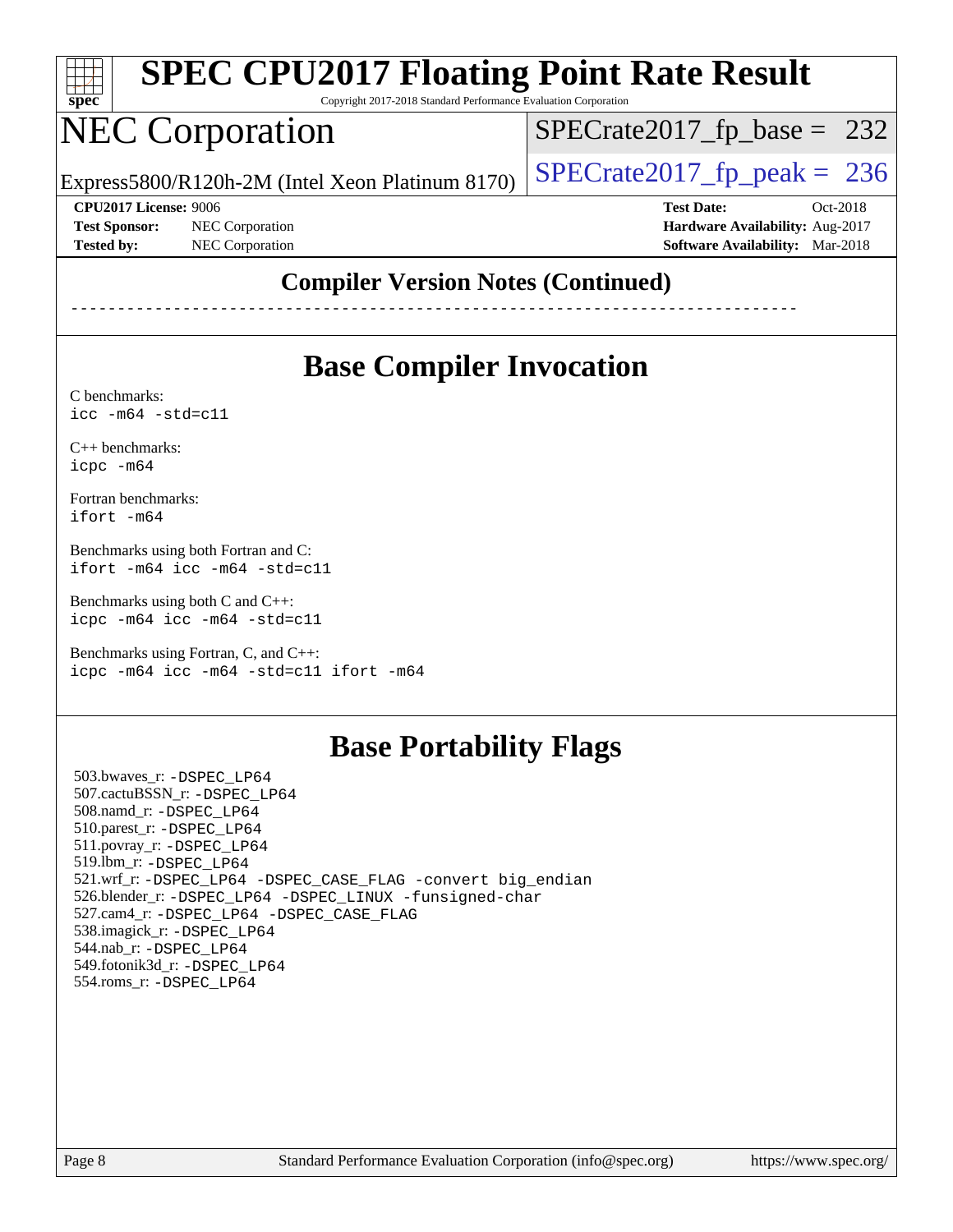

Copyright 2017-2018 Standard Performance Evaluation Corporation

# NEC Corporation

 $SPECTate2017_fp\_base = 232$ 

Express5800/R120h-2M (Intel Xeon Platinum 8170)  $\left|$  [SPECrate2017\\_fp\\_peak =](http://www.spec.org/auto/cpu2017/Docs/result-fields.html#SPECrate2017fppeak) 236

**[Test Sponsor:](http://www.spec.org/auto/cpu2017/Docs/result-fields.html#TestSponsor)** NEC Corporation **[Hardware Availability:](http://www.spec.org/auto/cpu2017/Docs/result-fields.html#HardwareAvailability)** Aug-2017 **[Tested by:](http://www.spec.org/auto/cpu2017/Docs/result-fields.html#Testedby)** NEC Corporation **[Software Availability:](http://www.spec.org/auto/cpu2017/Docs/result-fields.html#SoftwareAvailability)** Mar-2018

**[CPU2017 License:](http://www.spec.org/auto/cpu2017/Docs/result-fields.html#CPU2017License)** 9006 **[Test Date:](http://www.spec.org/auto/cpu2017/Docs/result-fields.html#TestDate)** Oct-2018

## **[Base Optimization Flags](http://www.spec.org/auto/cpu2017/Docs/result-fields.html#BaseOptimizationFlags)**

#### [C benchmarks](http://www.spec.org/auto/cpu2017/Docs/result-fields.html#Cbenchmarks):

[-xCORE-AVX2](http://www.spec.org/cpu2017/results/res2018q4/cpu2017-20181015-09193.flags.html#user_CCbase_f-xCORE-AVX2) [-ipo](http://www.spec.org/cpu2017/results/res2018q4/cpu2017-20181015-09193.flags.html#user_CCbase_f-ipo) [-O3](http://www.spec.org/cpu2017/results/res2018q4/cpu2017-20181015-09193.flags.html#user_CCbase_f-O3) [-no-prec-div](http://www.spec.org/cpu2017/results/res2018q4/cpu2017-20181015-09193.flags.html#user_CCbase_f-no-prec-div) [-qopt-prefetch](http://www.spec.org/cpu2017/results/res2018q4/cpu2017-20181015-09193.flags.html#user_CCbase_f-qopt-prefetch) [-ffinite-math-only](http://www.spec.org/cpu2017/results/res2018q4/cpu2017-20181015-09193.flags.html#user_CCbase_f_finite_math_only_cb91587bd2077682c4b38af759c288ed7c732db004271a9512da14a4f8007909a5f1427ecbf1a0fb78ff2a814402c6114ac565ca162485bbcae155b5e4258871) [-qopt-mem-layout-trans=3](http://www.spec.org/cpu2017/results/res2018q4/cpu2017-20181015-09193.flags.html#user_CCbase_f-qopt-mem-layout-trans_de80db37974c74b1f0e20d883f0b675c88c3b01e9d123adea9b28688d64333345fb62bc4a798493513fdb68f60282f9a726aa07f478b2f7113531aecce732043) [C++ benchmarks:](http://www.spec.org/auto/cpu2017/Docs/result-fields.html#CXXbenchmarks) [-xCORE-AVX2](http://www.spec.org/cpu2017/results/res2018q4/cpu2017-20181015-09193.flags.html#user_CXXbase_f-xCORE-AVX2) [-ipo](http://www.spec.org/cpu2017/results/res2018q4/cpu2017-20181015-09193.flags.html#user_CXXbase_f-ipo) [-O3](http://www.spec.org/cpu2017/results/res2018q4/cpu2017-20181015-09193.flags.html#user_CXXbase_f-O3) [-no-prec-div](http://www.spec.org/cpu2017/results/res2018q4/cpu2017-20181015-09193.flags.html#user_CXXbase_f-no-prec-div) [-qopt-prefetch](http://www.spec.org/cpu2017/results/res2018q4/cpu2017-20181015-09193.flags.html#user_CXXbase_f-qopt-prefetch) [-ffinite-math-only](http://www.spec.org/cpu2017/results/res2018q4/cpu2017-20181015-09193.flags.html#user_CXXbase_f_finite_math_only_cb91587bd2077682c4b38af759c288ed7c732db004271a9512da14a4f8007909a5f1427ecbf1a0fb78ff2a814402c6114ac565ca162485bbcae155b5e4258871) [-qopt-mem-layout-trans=3](http://www.spec.org/cpu2017/results/res2018q4/cpu2017-20181015-09193.flags.html#user_CXXbase_f-qopt-mem-layout-trans_de80db37974c74b1f0e20d883f0b675c88c3b01e9d123adea9b28688d64333345fb62bc4a798493513fdb68f60282f9a726aa07f478b2f7113531aecce732043) [Fortran benchmarks](http://www.spec.org/auto/cpu2017/Docs/result-fields.html#Fortranbenchmarks): [-xCORE-AVX2](http://www.spec.org/cpu2017/results/res2018q4/cpu2017-20181015-09193.flags.html#user_FCbase_f-xCORE-AVX2) [-ipo](http://www.spec.org/cpu2017/results/res2018q4/cpu2017-20181015-09193.flags.html#user_FCbase_f-ipo) [-O3](http://www.spec.org/cpu2017/results/res2018q4/cpu2017-20181015-09193.flags.html#user_FCbase_f-O3) [-no-prec-div](http://www.spec.org/cpu2017/results/res2018q4/cpu2017-20181015-09193.flags.html#user_FCbase_f-no-prec-div) [-qopt-prefetch](http://www.spec.org/cpu2017/results/res2018q4/cpu2017-20181015-09193.flags.html#user_FCbase_f-qopt-prefetch) [-ffinite-math-only](http://www.spec.org/cpu2017/results/res2018q4/cpu2017-20181015-09193.flags.html#user_FCbase_f_finite_math_only_cb91587bd2077682c4b38af759c288ed7c732db004271a9512da14a4f8007909a5f1427ecbf1a0fb78ff2a814402c6114ac565ca162485bbcae155b5e4258871) [-qopt-mem-layout-trans=3](http://www.spec.org/cpu2017/results/res2018q4/cpu2017-20181015-09193.flags.html#user_FCbase_f-qopt-mem-layout-trans_de80db37974c74b1f0e20d883f0b675c88c3b01e9d123adea9b28688d64333345fb62bc4a798493513fdb68f60282f9a726aa07f478b2f7113531aecce732043) [-auto](http://www.spec.org/cpu2017/results/res2018q4/cpu2017-20181015-09193.flags.html#user_FCbase_f-auto) [-nostandard-realloc-lhs](http://www.spec.org/cpu2017/results/res2018q4/cpu2017-20181015-09193.flags.html#user_FCbase_f_2003_std_realloc_82b4557e90729c0f113870c07e44d33d6f5a304b4f63d4c15d2d0f1fab99f5daaed73bdb9275d9ae411527f28b936061aa8b9c8f2d63842963b95c9dd6426b8a) [Benchmarks using both Fortran and C](http://www.spec.org/auto/cpu2017/Docs/result-fields.html#BenchmarksusingbothFortranandC): [-xCORE-AVX2](http://www.spec.org/cpu2017/results/res2018q4/cpu2017-20181015-09193.flags.html#user_CC_FCbase_f-xCORE-AVX2) [-ipo](http://www.spec.org/cpu2017/results/res2018q4/cpu2017-20181015-09193.flags.html#user_CC_FCbase_f-ipo) [-O3](http://www.spec.org/cpu2017/results/res2018q4/cpu2017-20181015-09193.flags.html#user_CC_FCbase_f-O3) [-no-prec-div](http://www.spec.org/cpu2017/results/res2018q4/cpu2017-20181015-09193.flags.html#user_CC_FCbase_f-no-prec-div) [-qopt-prefetch](http://www.spec.org/cpu2017/results/res2018q4/cpu2017-20181015-09193.flags.html#user_CC_FCbase_f-qopt-prefetch) [-ffinite-math-only](http://www.spec.org/cpu2017/results/res2018q4/cpu2017-20181015-09193.flags.html#user_CC_FCbase_f_finite_math_only_cb91587bd2077682c4b38af759c288ed7c732db004271a9512da14a4f8007909a5f1427ecbf1a0fb78ff2a814402c6114ac565ca162485bbcae155b5e4258871) [-qopt-mem-layout-trans=3](http://www.spec.org/cpu2017/results/res2018q4/cpu2017-20181015-09193.flags.html#user_CC_FCbase_f-qopt-mem-layout-trans_de80db37974c74b1f0e20d883f0b675c88c3b01e9d123adea9b28688d64333345fb62bc4a798493513fdb68f60282f9a726aa07f478b2f7113531aecce732043) [-auto](http://www.spec.org/cpu2017/results/res2018q4/cpu2017-20181015-09193.flags.html#user_CC_FCbase_f-auto) [-nostandard-realloc-lhs](http://www.spec.org/cpu2017/results/res2018q4/cpu2017-20181015-09193.flags.html#user_CC_FCbase_f_2003_std_realloc_82b4557e90729c0f113870c07e44d33d6f5a304b4f63d4c15d2d0f1fab99f5daaed73bdb9275d9ae411527f28b936061aa8b9c8f2d63842963b95c9dd6426b8a) [Benchmarks using both C and C++:](http://www.spec.org/auto/cpu2017/Docs/result-fields.html#BenchmarksusingbothCandCXX) [-xCORE-AVX2](http://www.spec.org/cpu2017/results/res2018q4/cpu2017-20181015-09193.flags.html#user_CC_CXXbase_f-xCORE-AVX2) [-ipo](http://www.spec.org/cpu2017/results/res2018q4/cpu2017-20181015-09193.flags.html#user_CC_CXXbase_f-ipo) [-O3](http://www.spec.org/cpu2017/results/res2018q4/cpu2017-20181015-09193.flags.html#user_CC_CXXbase_f-O3) [-no-prec-div](http://www.spec.org/cpu2017/results/res2018q4/cpu2017-20181015-09193.flags.html#user_CC_CXXbase_f-no-prec-div) [-qopt-prefetch](http://www.spec.org/cpu2017/results/res2018q4/cpu2017-20181015-09193.flags.html#user_CC_CXXbase_f-qopt-prefetch) [-ffinite-math-only](http://www.spec.org/cpu2017/results/res2018q4/cpu2017-20181015-09193.flags.html#user_CC_CXXbase_f_finite_math_only_cb91587bd2077682c4b38af759c288ed7c732db004271a9512da14a4f8007909a5f1427ecbf1a0fb78ff2a814402c6114ac565ca162485bbcae155b5e4258871) [-qopt-mem-layout-trans=3](http://www.spec.org/cpu2017/results/res2018q4/cpu2017-20181015-09193.flags.html#user_CC_CXXbase_f-qopt-mem-layout-trans_de80db37974c74b1f0e20d883f0b675c88c3b01e9d123adea9b28688d64333345fb62bc4a798493513fdb68f60282f9a726aa07f478b2f7113531aecce732043)

[Benchmarks using Fortran, C, and C++](http://www.spec.org/auto/cpu2017/Docs/result-fields.html#BenchmarksusingFortranCandCXX): [-xCORE-AVX2](http://www.spec.org/cpu2017/results/res2018q4/cpu2017-20181015-09193.flags.html#user_CC_CXX_FCbase_f-xCORE-AVX2) [-ipo](http://www.spec.org/cpu2017/results/res2018q4/cpu2017-20181015-09193.flags.html#user_CC_CXX_FCbase_f-ipo) [-O3](http://www.spec.org/cpu2017/results/res2018q4/cpu2017-20181015-09193.flags.html#user_CC_CXX_FCbase_f-O3) [-no-prec-div](http://www.spec.org/cpu2017/results/res2018q4/cpu2017-20181015-09193.flags.html#user_CC_CXX_FCbase_f-no-prec-div) [-qopt-prefetch](http://www.spec.org/cpu2017/results/res2018q4/cpu2017-20181015-09193.flags.html#user_CC_CXX_FCbase_f-qopt-prefetch) [-ffinite-math-only](http://www.spec.org/cpu2017/results/res2018q4/cpu2017-20181015-09193.flags.html#user_CC_CXX_FCbase_f_finite_math_only_cb91587bd2077682c4b38af759c288ed7c732db004271a9512da14a4f8007909a5f1427ecbf1a0fb78ff2a814402c6114ac565ca162485bbcae155b5e4258871) [-qopt-mem-layout-trans=3](http://www.spec.org/cpu2017/results/res2018q4/cpu2017-20181015-09193.flags.html#user_CC_CXX_FCbase_f-qopt-mem-layout-trans_de80db37974c74b1f0e20d883f0b675c88c3b01e9d123adea9b28688d64333345fb62bc4a798493513fdb68f60282f9a726aa07f478b2f7113531aecce732043) [-auto](http://www.spec.org/cpu2017/results/res2018q4/cpu2017-20181015-09193.flags.html#user_CC_CXX_FCbase_f-auto) [-nostandard-realloc-lhs](http://www.spec.org/cpu2017/results/res2018q4/cpu2017-20181015-09193.flags.html#user_CC_CXX_FCbase_f_2003_std_realloc_82b4557e90729c0f113870c07e44d33d6f5a304b4f63d4c15d2d0f1fab99f5daaed73bdb9275d9ae411527f28b936061aa8b9c8f2d63842963b95c9dd6426b8a)

## **[Peak Compiler Invocation](http://www.spec.org/auto/cpu2017/Docs/result-fields.html#PeakCompilerInvocation)**

[C benchmarks](http://www.spec.org/auto/cpu2017/Docs/result-fields.html#Cbenchmarks): [icc -m64 -std=c11](http://www.spec.org/cpu2017/results/res2018q4/cpu2017-20181015-09193.flags.html#user_CCpeak_intel_icc_64bit_c11_33ee0cdaae7deeeab2a9725423ba97205ce30f63b9926c2519791662299b76a0318f32ddfffdc46587804de3178b4f9328c46fa7c2b0cd779d7a61945c91cd35)

[C++ benchmarks:](http://www.spec.org/auto/cpu2017/Docs/result-fields.html#CXXbenchmarks) [icpc -m64](http://www.spec.org/cpu2017/results/res2018q4/cpu2017-20181015-09193.flags.html#user_CXXpeak_intel_icpc_64bit_4ecb2543ae3f1412ef961e0650ca070fec7b7afdcd6ed48761b84423119d1bf6bdf5cad15b44d48e7256388bc77273b966e5eb805aefd121eb22e9299b2ec9d9)

[Fortran benchmarks](http://www.spec.org/auto/cpu2017/Docs/result-fields.html#Fortranbenchmarks): [ifort -m64](http://www.spec.org/cpu2017/results/res2018q4/cpu2017-20181015-09193.flags.html#user_FCpeak_intel_ifort_64bit_24f2bb282fbaeffd6157abe4f878425411749daecae9a33200eee2bee2fe76f3b89351d69a8130dd5949958ce389cf37ff59a95e7a40d588e8d3a57e0c3fd751)

[Benchmarks using both Fortran and C](http://www.spec.org/auto/cpu2017/Docs/result-fields.html#BenchmarksusingbothFortranandC): [ifort -m64](http://www.spec.org/cpu2017/results/res2018q4/cpu2017-20181015-09193.flags.html#user_CC_FCpeak_intel_ifort_64bit_24f2bb282fbaeffd6157abe4f878425411749daecae9a33200eee2bee2fe76f3b89351d69a8130dd5949958ce389cf37ff59a95e7a40d588e8d3a57e0c3fd751) [icc -m64 -std=c11](http://www.spec.org/cpu2017/results/res2018q4/cpu2017-20181015-09193.flags.html#user_CC_FCpeak_intel_icc_64bit_c11_33ee0cdaae7deeeab2a9725423ba97205ce30f63b9926c2519791662299b76a0318f32ddfffdc46587804de3178b4f9328c46fa7c2b0cd779d7a61945c91cd35)

[Benchmarks using both C and C++](http://www.spec.org/auto/cpu2017/Docs/result-fields.html#BenchmarksusingbothCandCXX): [icpc -m64](http://www.spec.org/cpu2017/results/res2018q4/cpu2017-20181015-09193.flags.html#user_CC_CXXpeak_intel_icpc_64bit_4ecb2543ae3f1412ef961e0650ca070fec7b7afdcd6ed48761b84423119d1bf6bdf5cad15b44d48e7256388bc77273b966e5eb805aefd121eb22e9299b2ec9d9) [icc -m64 -std=c11](http://www.spec.org/cpu2017/results/res2018q4/cpu2017-20181015-09193.flags.html#user_CC_CXXpeak_intel_icc_64bit_c11_33ee0cdaae7deeeab2a9725423ba97205ce30f63b9926c2519791662299b76a0318f32ddfffdc46587804de3178b4f9328c46fa7c2b0cd779d7a61945c91cd35)

[Benchmarks using Fortran, C, and C++:](http://www.spec.org/auto/cpu2017/Docs/result-fields.html#BenchmarksusingFortranCandCXX) [icpc -m64](http://www.spec.org/cpu2017/results/res2018q4/cpu2017-20181015-09193.flags.html#user_CC_CXX_FCpeak_intel_icpc_64bit_4ecb2543ae3f1412ef961e0650ca070fec7b7afdcd6ed48761b84423119d1bf6bdf5cad15b44d48e7256388bc77273b966e5eb805aefd121eb22e9299b2ec9d9) [icc -m64 -std=c11](http://www.spec.org/cpu2017/results/res2018q4/cpu2017-20181015-09193.flags.html#user_CC_CXX_FCpeak_intel_icc_64bit_c11_33ee0cdaae7deeeab2a9725423ba97205ce30f63b9926c2519791662299b76a0318f32ddfffdc46587804de3178b4f9328c46fa7c2b0cd779d7a61945c91cd35) [ifort -m64](http://www.spec.org/cpu2017/results/res2018q4/cpu2017-20181015-09193.flags.html#user_CC_CXX_FCpeak_intel_ifort_64bit_24f2bb282fbaeffd6157abe4f878425411749daecae9a33200eee2bee2fe76f3b89351d69a8130dd5949958ce389cf37ff59a95e7a40d588e8d3a57e0c3fd751)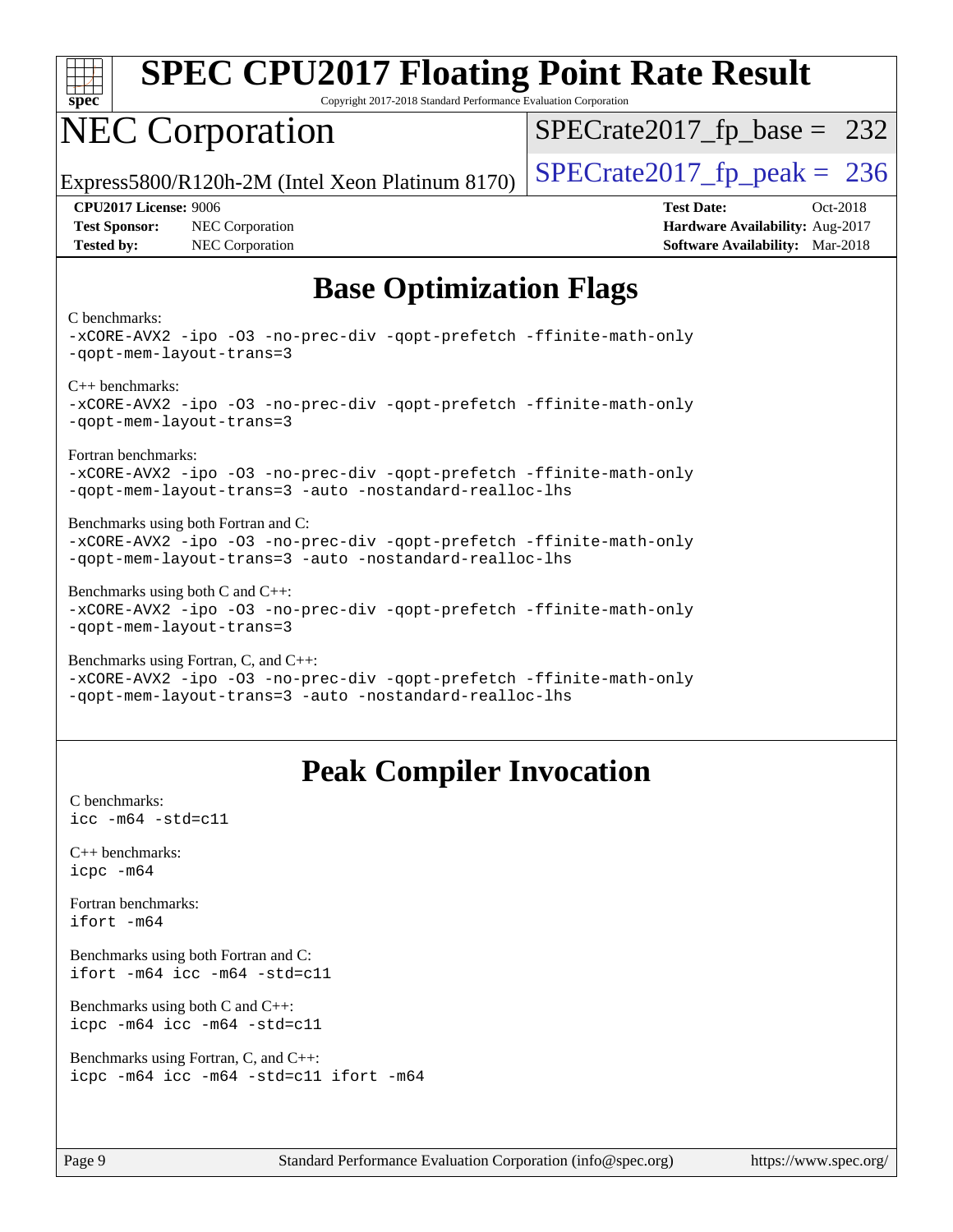

Copyright 2017-2018 Standard Performance Evaluation Corporation

# NEC Corporation

[SPECrate2017\\_fp\\_base =](http://www.spec.org/auto/cpu2017/Docs/result-fields.html#SPECrate2017fpbase) 232

Express5800/R120h-2M (Intel Xeon Platinum 8170)  $\left|$  [SPECrate2017\\_fp\\_peak =](http://www.spec.org/auto/cpu2017/Docs/result-fields.html#SPECrate2017fppeak) 236

**[Tested by:](http://www.spec.org/auto/cpu2017/Docs/result-fields.html#Testedby)** NEC Corporation **[Software Availability:](http://www.spec.org/auto/cpu2017/Docs/result-fields.html#SoftwareAvailability)** Mar-2018

**[CPU2017 License:](http://www.spec.org/auto/cpu2017/Docs/result-fields.html#CPU2017License)** 9006 **[Test Date:](http://www.spec.org/auto/cpu2017/Docs/result-fields.html#TestDate)** Oct-2018 **[Test Sponsor:](http://www.spec.org/auto/cpu2017/Docs/result-fields.html#TestSponsor)** NEC Corporation **[Hardware Availability:](http://www.spec.org/auto/cpu2017/Docs/result-fields.html#HardwareAvailability)** Aug-2017

## **[Peak Portability Flags](http://www.spec.org/auto/cpu2017/Docs/result-fields.html#PeakPortabilityFlags)**

Same as Base Portability Flags

## **[Peak Optimization Flags](http://www.spec.org/auto/cpu2017/Docs/result-fields.html#PeakOptimizationFlags)**

[C benchmarks](http://www.spec.org/auto/cpu2017/Docs/result-fields.html#Cbenchmarks):

 519.lbm\_r: [-prof-gen](http://www.spec.org/cpu2017/results/res2018q4/cpu2017-20181015-09193.flags.html#user_peakPASS1_CFLAGSPASS1_LDFLAGS519_lbm_r_prof_gen_5aa4926d6013ddb2a31985c654b3eb18169fc0c6952a63635c234f711e6e63dd76e94ad52365559451ec499a2cdb89e4dc58ba4c67ef54ca681ffbe1461d6b36)(pass 1) [-prof-use](http://www.spec.org/cpu2017/results/res2018q4/cpu2017-20181015-09193.flags.html#user_peakPASS2_CFLAGSPASS2_LDFLAGS519_lbm_r_prof_use_1a21ceae95f36a2b53c25747139a6c16ca95bd9def2a207b4f0849963b97e94f5260e30a0c64f4bb623698870e679ca08317ef8150905d41bd88c6f78df73f19)(pass 2) [-ipo](http://www.spec.org/cpu2017/results/res2018q4/cpu2017-20181015-09193.flags.html#user_peakPASS1_COPTIMIZEPASS2_COPTIMIZE519_lbm_r_f-ipo) [-xCORE-AVX2](http://www.spec.org/cpu2017/results/res2018q4/cpu2017-20181015-09193.flags.html#user_peakPASS2_COPTIMIZE519_lbm_r_f-xCORE-AVX2) [-O3](http://www.spec.org/cpu2017/results/res2018q4/cpu2017-20181015-09193.flags.html#user_peakPASS1_COPTIMIZEPASS2_COPTIMIZE519_lbm_r_f-O3) [-no-prec-div](http://www.spec.org/cpu2017/results/res2018q4/cpu2017-20181015-09193.flags.html#user_peakPASS1_COPTIMIZEPASS2_COPTIMIZE519_lbm_r_f-no-prec-div) [-qopt-prefetch](http://www.spec.org/cpu2017/results/res2018q4/cpu2017-20181015-09193.flags.html#user_peakPASS1_COPTIMIZEPASS2_COPTIMIZE519_lbm_r_f-qopt-prefetch) [-ffinite-math-only](http://www.spec.org/cpu2017/results/res2018q4/cpu2017-20181015-09193.flags.html#user_peakPASS1_COPTIMIZEPASS2_COPTIMIZE519_lbm_r_f_finite_math_only_cb91587bd2077682c4b38af759c288ed7c732db004271a9512da14a4f8007909a5f1427ecbf1a0fb78ff2a814402c6114ac565ca162485bbcae155b5e4258871) [-qopt-mem-layout-trans=3](http://www.spec.org/cpu2017/results/res2018q4/cpu2017-20181015-09193.flags.html#user_peakPASS1_COPTIMIZEPASS2_COPTIMIZE519_lbm_r_f-qopt-mem-layout-trans_de80db37974c74b1f0e20d883f0b675c88c3b01e9d123adea9b28688d64333345fb62bc4a798493513fdb68f60282f9a726aa07f478b2f7113531aecce732043)

 538.imagick\_r: [-xCORE-AVX2](http://www.spec.org/cpu2017/results/res2018q4/cpu2017-20181015-09193.flags.html#user_peakCOPTIMIZE538_imagick_r_f-xCORE-AVX2) [-ipo](http://www.spec.org/cpu2017/results/res2018q4/cpu2017-20181015-09193.flags.html#user_peakCOPTIMIZE538_imagick_r_f-ipo) [-O3](http://www.spec.org/cpu2017/results/res2018q4/cpu2017-20181015-09193.flags.html#user_peakCOPTIMIZE538_imagick_r_f-O3) [-no-prec-div](http://www.spec.org/cpu2017/results/res2018q4/cpu2017-20181015-09193.flags.html#user_peakCOPTIMIZE538_imagick_r_f-no-prec-div) [-qopt-prefetch](http://www.spec.org/cpu2017/results/res2018q4/cpu2017-20181015-09193.flags.html#user_peakCOPTIMIZE538_imagick_r_f-qopt-prefetch) [-ffinite-math-only](http://www.spec.org/cpu2017/results/res2018q4/cpu2017-20181015-09193.flags.html#user_peakCOPTIMIZE538_imagick_r_f_finite_math_only_cb91587bd2077682c4b38af759c288ed7c732db004271a9512da14a4f8007909a5f1427ecbf1a0fb78ff2a814402c6114ac565ca162485bbcae155b5e4258871) [-qopt-mem-layout-trans=3](http://www.spec.org/cpu2017/results/res2018q4/cpu2017-20181015-09193.flags.html#user_peakCOPTIMIZE538_imagick_r_f-qopt-mem-layout-trans_de80db37974c74b1f0e20d883f0b675c88c3b01e9d123adea9b28688d64333345fb62bc4a798493513fdb68f60282f9a726aa07f478b2f7113531aecce732043)

544.nab\_r: Same as 538.imagick\_r

[C++ benchmarks:](http://www.spec.org/auto/cpu2017/Docs/result-fields.html#CXXbenchmarks)

 508.namd\_r: [-prof-gen](http://www.spec.org/cpu2017/results/res2018q4/cpu2017-20181015-09193.flags.html#user_peakPASS1_CXXFLAGSPASS1_LDFLAGS508_namd_r_prof_gen_5aa4926d6013ddb2a31985c654b3eb18169fc0c6952a63635c234f711e6e63dd76e94ad52365559451ec499a2cdb89e4dc58ba4c67ef54ca681ffbe1461d6b36)(pass 1) [-prof-use](http://www.spec.org/cpu2017/results/res2018q4/cpu2017-20181015-09193.flags.html#user_peakPASS2_CXXFLAGSPASS2_LDFLAGS508_namd_r_prof_use_1a21ceae95f36a2b53c25747139a6c16ca95bd9def2a207b4f0849963b97e94f5260e30a0c64f4bb623698870e679ca08317ef8150905d41bd88c6f78df73f19)(pass 2) [-ipo](http://www.spec.org/cpu2017/results/res2018q4/cpu2017-20181015-09193.flags.html#user_peakPASS1_CXXOPTIMIZEPASS2_CXXOPTIMIZE508_namd_r_f-ipo) [-xCORE-AVX2](http://www.spec.org/cpu2017/results/res2018q4/cpu2017-20181015-09193.flags.html#user_peakPASS2_CXXOPTIMIZE508_namd_r_f-xCORE-AVX2) [-O3](http://www.spec.org/cpu2017/results/res2018q4/cpu2017-20181015-09193.flags.html#user_peakPASS1_CXXOPTIMIZEPASS2_CXXOPTIMIZE508_namd_r_f-O3) [-no-prec-div](http://www.spec.org/cpu2017/results/res2018q4/cpu2017-20181015-09193.flags.html#user_peakPASS1_CXXOPTIMIZEPASS2_CXXOPTIMIZE508_namd_r_f-no-prec-div) [-qopt-prefetch](http://www.spec.org/cpu2017/results/res2018q4/cpu2017-20181015-09193.flags.html#user_peakPASS1_CXXOPTIMIZEPASS2_CXXOPTIMIZE508_namd_r_f-qopt-prefetch) [-ffinite-math-only](http://www.spec.org/cpu2017/results/res2018q4/cpu2017-20181015-09193.flags.html#user_peakPASS1_CXXOPTIMIZEPASS2_CXXOPTIMIZE508_namd_r_f_finite_math_only_cb91587bd2077682c4b38af759c288ed7c732db004271a9512da14a4f8007909a5f1427ecbf1a0fb78ff2a814402c6114ac565ca162485bbcae155b5e4258871) [-qopt-mem-layout-trans=3](http://www.spec.org/cpu2017/results/res2018q4/cpu2017-20181015-09193.flags.html#user_peakPASS1_CXXOPTIMIZEPASS2_CXXOPTIMIZE508_namd_r_f-qopt-mem-layout-trans_de80db37974c74b1f0e20d883f0b675c88c3b01e9d123adea9b28688d64333345fb62bc4a798493513fdb68f60282f9a726aa07f478b2f7113531aecce732043)

510.parest\_r: basepeak = yes

[Fortran benchmarks](http://www.spec.org/auto/cpu2017/Docs/result-fields.html#Fortranbenchmarks):

 503.bwaves\_r: [-xCORE-AVX2](http://www.spec.org/cpu2017/results/res2018q4/cpu2017-20181015-09193.flags.html#user_peakFOPTIMIZE503_bwaves_r_f-xCORE-AVX2) [-ipo](http://www.spec.org/cpu2017/results/res2018q4/cpu2017-20181015-09193.flags.html#user_peakFOPTIMIZE503_bwaves_r_f-ipo) [-O3](http://www.spec.org/cpu2017/results/res2018q4/cpu2017-20181015-09193.flags.html#user_peakFOPTIMIZE503_bwaves_r_f-O3) [-no-prec-div](http://www.spec.org/cpu2017/results/res2018q4/cpu2017-20181015-09193.flags.html#user_peakFOPTIMIZE503_bwaves_r_f-no-prec-div) [-qopt-prefetch](http://www.spec.org/cpu2017/results/res2018q4/cpu2017-20181015-09193.flags.html#user_peakFOPTIMIZE503_bwaves_r_f-qopt-prefetch) [-ffinite-math-only](http://www.spec.org/cpu2017/results/res2018q4/cpu2017-20181015-09193.flags.html#user_peakFOPTIMIZE503_bwaves_r_f_finite_math_only_cb91587bd2077682c4b38af759c288ed7c732db004271a9512da14a4f8007909a5f1427ecbf1a0fb78ff2a814402c6114ac565ca162485bbcae155b5e4258871) [-qopt-mem-layout-trans=3](http://www.spec.org/cpu2017/results/res2018q4/cpu2017-20181015-09193.flags.html#user_peakFOPTIMIZE503_bwaves_r_f-qopt-mem-layout-trans_de80db37974c74b1f0e20d883f0b675c88c3b01e9d123adea9b28688d64333345fb62bc4a798493513fdb68f60282f9a726aa07f478b2f7113531aecce732043) [-auto](http://www.spec.org/cpu2017/results/res2018q4/cpu2017-20181015-09193.flags.html#user_peakFOPTIMIZE503_bwaves_r_f-auto) [-nostandard-realloc-lhs](http://www.spec.org/cpu2017/results/res2018q4/cpu2017-20181015-09193.flags.html#user_peakEXTRA_FOPTIMIZE503_bwaves_r_f_2003_std_realloc_82b4557e90729c0f113870c07e44d33d6f5a304b4f63d4c15d2d0f1fab99f5daaed73bdb9275d9ae411527f28b936061aa8b9c8f2d63842963b95c9dd6426b8a)

549.fotonik3d\_r: Same as 503.bwaves\_r

 554.roms\_r: [-prof-gen](http://www.spec.org/cpu2017/results/res2018q4/cpu2017-20181015-09193.flags.html#user_peakPASS1_FFLAGSPASS1_LDFLAGS554_roms_r_prof_gen_5aa4926d6013ddb2a31985c654b3eb18169fc0c6952a63635c234f711e6e63dd76e94ad52365559451ec499a2cdb89e4dc58ba4c67ef54ca681ffbe1461d6b36)(pass 1) [-prof-use](http://www.spec.org/cpu2017/results/res2018q4/cpu2017-20181015-09193.flags.html#user_peakPASS2_FFLAGSPASS2_LDFLAGS554_roms_r_prof_use_1a21ceae95f36a2b53c25747139a6c16ca95bd9def2a207b4f0849963b97e94f5260e30a0c64f4bb623698870e679ca08317ef8150905d41bd88c6f78df73f19)(pass 2) [-ipo](http://www.spec.org/cpu2017/results/res2018q4/cpu2017-20181015-09193.flags.html#user_peakPASS1_FOPTIMIZEPASS2_FOPTIMIZE554_roms_r_f-ipo) [-xCORE-AVX2](http://www.spec.org/cpu2017/results/res2018q4/cpu2017-20181015-09193.flags.html#user_peakPASS2_FOPTIMIZE554_roms_r_f-xCORE-AVX2) [-O3](http://www.spec.org/cpu2017/results/res2018q4/cpu2017-20181015-09193.flags.html#user_peakPASS1_FOPTIMIZEPASS2_FOPTIMIZE554_roms_r_f-O3) [-no-prec-div](http://www.spec.org/cpu2017/results/res2018q4/cpu2017-20181015-09193.flags.html#user_peakPASS1_FOPTIMIZEPASS2_FOPTIMIZE554_roms_r_f-no-prec-div) [-qopt-prefetch](http://www.spec.org/cpu2017/results/res2018q4/cpu2017-20181015-09193.flags.html#user_peakPASS1_FOPTIMIZEPASS2_FOPTIMIZE554_roms_r_f-qopt-prefetch) [-ffinite-math-only](http://www.spec.org/cpu2017/results/res2018q4/cpu2017-20181015-09193.flags.html#user_peakPASS1_FOPTIMIZEPASS2_FOPTIMIZE554_roms_r_f_finite_math_only_cb91587bd2077682c4b38af759c288ed7c732db004271a9512da14a4f8007909a5f1427ecbf1a0fb78ff2a814402c6114ac565ca162485bbcae155b5e4258871) [-qopt-mem-layout-trans=3](http://www.spec.org/cpu2017/results/res2018q4/cpu2017-20181015-09193.flags.html#user_peakPASS1_FOPTIMIZEPASS2_FOPTIMIZE554_roms_r_f-qopt-mem-layout-trans_de80db37974c74b1f0e20d883f0b675c88c3b01e9d123adea9b28688d64333345fb62bc4a798493513fdb68f60282f9a726aa07f478b2f7113531aecce732043) [-auto](http://www.spec.org/cpu2017/results/res2018q4/cpu2017-20181015-09193.flags.html#user_peakPASS2_FOPTIMIZE554_roms_r_f-auto) [-nostandard-realloc-lhs](http://www.spec.org/cpu2017/results/res2018q4/cpu2017-20181015-09193.flags.html#user_peakEXTRA_FOPTIMIZE554_roms_r_f_2003_std_realloc_82b4557e90729c0f113870c07e44d33d6f5a304b4f63d4c15d2d0f1fab99f5daaed73bdb9275d9ae411527f28b936061aa8b9c8f2d63842963b95c9dd6426b8a)

[Benchmarks using both Fortran and C](http://www.spec.org/auto/cpu2017/Docs/result-fields.html#BenchmarksusingbothFortranandC):

[-prof-gen](http://www.spec.org/cpu2017/results/res2018q4/cpu2017-20181015-09193.flags.html#user_CC_FCpeak_prof_gen_5aa4926d6013ddb2a31985c654b3eb18169fc0c6952a63635c234f711e6e63dd76e94ad52365559451ec499a2cdb89e4dc58ba4c67ef54ca681ffbe1461d6b36)(pass 1) [-prof-use](http://www.spec.org/cpu2017/results/res2018q4/cpu2017-20181015-09193.flags.html#user_CC_FCpeak_prof_use_1a21ceae95f36a2b53c25747139a6c16ca95bd9def2a207b4f0849963b97e94f5260e30a0c64f4bb623698870e679ca08317ef8150905d41bd88c6f78df73f19)(pass 2) [-ipo](http://www.spec.org/cpu2017/results/res2018q4/cpu2017-20181015-09193.flags.html#user_CC_FCpeak_f-ipo) [-xCORE-AVX2](http://www.spec.org/cpu2017/results/res2018q4/cpu2017-20181015-09193.flags.html#user_CC_FCpeak_f-xCORE-AVX2) [-O3](http://www.spec.org/cpu2017/results/res2018q4/cpu2017-20181015-09193.flags.html#user_CC_FCpeak_f-O3) [-no-prec-div](http://www.spec.org/cpu2017/results/res2018q4/cpu2017-20181015-09193.flags.html#user_CC_FCpeak_f-no-prec-div) [-qopt-prefetch](http://www.spec.org/cpu2017/results/res2018q4/cpu2017-20181015-09193.flags.html#user_CC_FCpeak_f-qopt-prefetch) [-ffinite-math-only](http://www.spec.org/cpu2017/results/res2018q4/cpu2017-20181015-09193.flags.html#user_CC_FCpeak_f_finite_math_only_cb91587bd2077682c4b38af759c288ed7c732db004271a9512da14a4f8007909a5f1427ecbf1a0fb78ff2a814402c6114ac565ca162485bbcae155b5e4258871) [-qopt-mem-layout-trans=3](http://www.spec.org/cpu2017/results/res2018q4/cpu2017-20181015-09193.flags.html#user_CC_FCpeak_f-qopt-mem-layout-trans_de80db37974c74b1f0e20d883f0b675c88c3b01e9d123adea9b28688d64333345fb62bc4a798493513fdb68f60282f9a726aa07f478b2f7113531aecce732043) [-auto](http://www.spec.org/cpu2017/results/res2018q4/cpu2017-20181015-09193.flags.html#user_CC_FCpeak_f-auto) [-nostandard-realloc-lhs](http://www.spec.org/cpu2017/results/res2018q4/cpu2017-20181015-09193.flags.html#user_CC_FCpeak_f_2003_std_realloc_82b4557e90729c0f113870c07e44d33d6f5a304b4f63d4c15d2d0f1fab99f5daaed73bdb9275d9ae411527f28b936061aa8b9c8f2d63842963b95c9dd6426b8a)

[Benchmarks using both C and C++](http://www.spec.org/auto/cpu2017/Docs/result-fields.html#BenchmarksusingbothCandCXX):

 511.povray\_r: [-prof-gen](http://www.spec.org/cpu2017/results/res2018q4/cpu2017-20181015-09193.flags.html#user_peakPASS1_CFLAGSPASS1_CXXFLAGSPASS1_LDFLAGS511_povray_r_prof_gen_5aa4926d6013ddb2a31985c654b3eb18169fc0c6952a63635c234f711e6e63dd76e94ad52365559451ec499a2cdb89e4dc58ba4c67ef54ca681ffbe1461d6b36)(pass 1) [-prof-use](http://www.spec.org/cpu2017/results/res2018q4/cpu2017-20181015-09193.flags.html#user_peakPASS2_CFLAGSPASS2_CXXFLAGSPASS2_LDFLAGS511_povray_r_prof_use_1a21ceae95f36a2b53c25747139a6c16ca95bd9def2a207b4f0849963b97e94f5260e30a0c64f4bb623698870e679ca08317ef8150905d41bd88c6f78df73f19)(pass 2) [-ipo](http://www.spec.org/cpu2017/results/res2018q4/cpu2017-20181015-09193.flags.html#user_peakPASS1_COPTIMIZEPASS1_CXXOPTIMIZEPASS2_COPTIMIZEPASS2_CXXOPTIMIZE511_povray_r_f-ipo) [-xCORE-AVX2](http://www.spec.org/cpu2017/results/res2018q4/cpu2017-20181015-09193.flags.html#user_peakPASS2_COPTIMIZEPASS2_CXXOPTIMIZE511_povray_r_f-xCORE-AVX2) [-O3](http://www.spec.org/cpu2017/results/res2018q4/cpu2017-20181015-09193.flags.html#user_peakPASS1_COPTIMIZEPASS1_CXXOPTIMIZEPASS2_COPTIMIZEPASS2_CXXOPTIMIZE511_povray_r_f-O3) [-no-prec-div](http://www.spec.org/cpu2017/results/res2018q4/cpu2017-20181015-09193.flags.html#user_peakPASS1_COPTIMIZEPASS1_CXXOPTIMIZEPASS2_COPTIMIZEPASS2_CXXOPTIMIZE511_povray_r_f-no-prec-div) [-qopt-prefetch](http://www.spec.org/cpu2017/results/res2018q4/cpu2017-20181015-09193.flags.html#user_peakPASS1_COPTIMIZEPASS1_CXXOPTIMIZEPASS2_COPTIMIZEPASS2_CXXOPTIMIZE511_povray_r_f-qopt-prefetch) [-ffinite-math-only](http://www.spec.org/cpu2017/results/res2018q4/cpu2017-20181015-09193.flags.html#user_peakPASS1_COPTIMIZEPASS1_CXXOPTIMIZEPASS2_COPTIMIZEPASS2_CXXOPTIMIZE511_povray_r_f_finite_math_only_cb91587bd2077682c4b38af759c288ed7c732db004271a9512da14a4f8007909a5f1427ecbf1a0fb78ff2a814402c6114ac565ca162485bbcae155b5e4258871)

**(Continued on next page)**